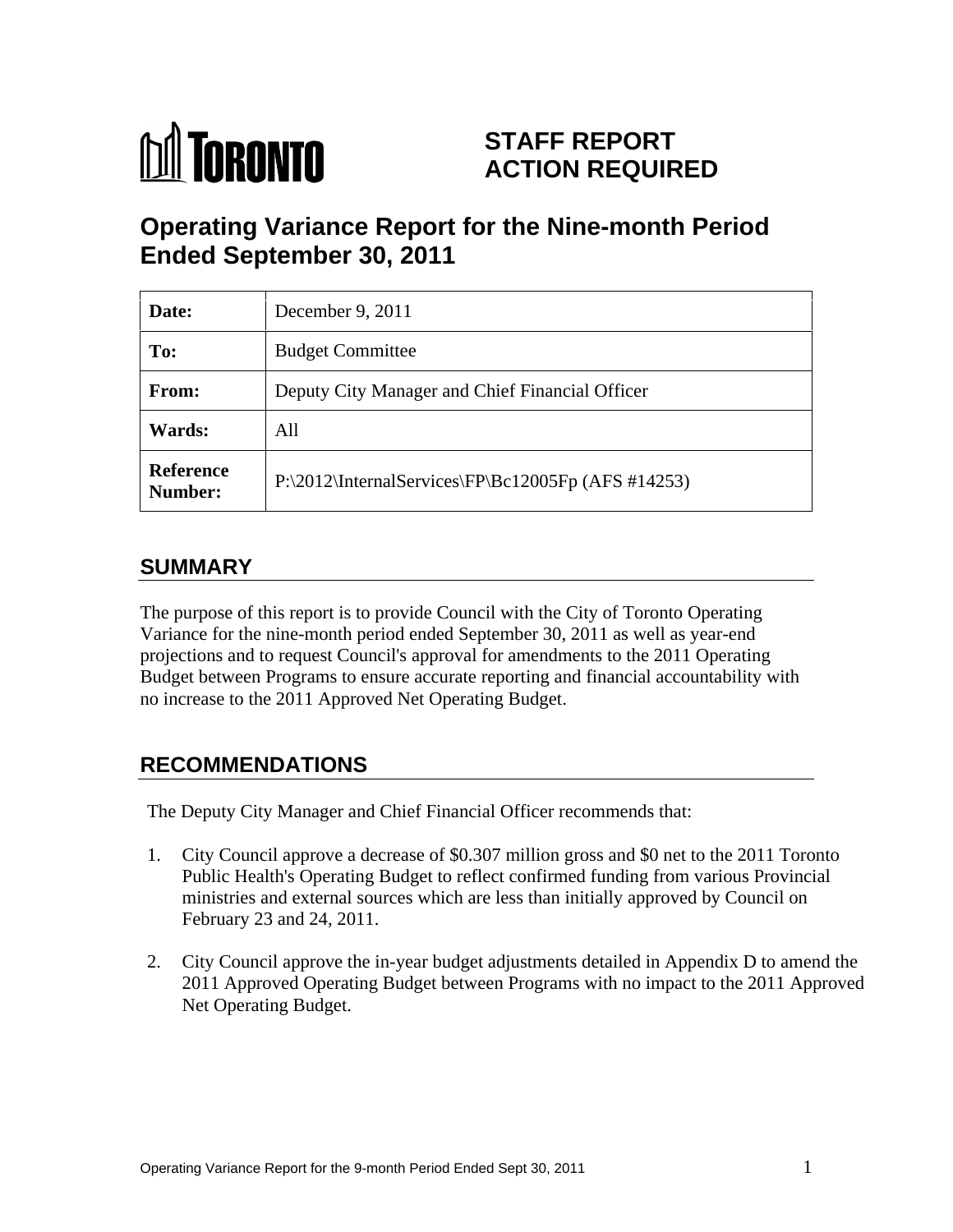## **FINANCIAL IMPACT**

As shown in Table 1 below, the net expenditures of Tax Supported Operations were under budget by \$135.550 million or 5.3% for the 9-month period ended September 30, 2011 and project a 2011 year-end operating surplus of \$154.044 million or 4.3% of the 2011 Approved

|                                   | Table 1<br><b>Net Expenditure Variance (\$ Millions)</b> |                                 |
|-----------------------------------|----------------------------------------------------------|---------------------------------|
|                                   |                                                          | YTD Sep 2011 Projected Y/E 2011 |
|                                   | Over/(Under)                                             | Over/(Under)                    |
| Citizen Centred Services "A"      | (9.0)                                                    | (15.5)                          |
| Citizen Centred Services "B"      | (4.6)                                                    | (4.3)                           |
| <b>Internal Services</b>          | (8.1)                                                    | (7.4)                           |
| <b>City Manager</b>               | (3.2)                                                    | (3.3)                           |
| Other City Programs               | (2.7)                                                    | (1.8)                           |
| <b>Council Appointed Programs</b> | (0.5)                                                    | (0.4)                           |
| <b>Total - City Operations</b>    | (28.1)                                                   | (32.6)                          |
| Agencies                          | (30.8)                                                   | (16.2)                          |
| <b>Corporate Accounts</b>         | (76.7)                                                   | (105.2)                         |
| Sub-Total                         | (107.4)                                                  | (121.4)                         |
| <b>Total Variance</b>             | (135.6)                                                  | (154.0)                         |

It is noted that the projected year-end operating surplus of \$154.044 million includes the financial impact of the Voluntary Separation Program (VSP) on the 2011 Operating Budget. The review and analysis of VSP applications for City Operations have just been completed and the review for Toronto Public Library is still underway. The estimated VSP payouts are close to \$20.0 million. The final VSP payout costs will be reported in the year-end operating variance report after all approved applications are processed.

Collectively, Rate Supported Programs were over budget in YTD September by \$12.146 million or 17.5% and projections to year-end indicate that they will be underspent by \$15.294 million or 27.1% of the 2011 Approved Net Operating Budget.

Staff will be reporting out the final surplus amount for 2011 once the 2011 financial statement audit is complete and reported out to Audit Committee in July, at that time, staff will recommend that the surplus be distributed in accordance with the policy approved by Council in 2004 which states that the surplus be applied in priority order to:

- a) Capital Financing Reserve (at least 75% of the surplus) and,
- b) the remainder to fund any underfunded liabilities and/or reserve funds as determined by the Deputy City Manager and Chief Financial Officer.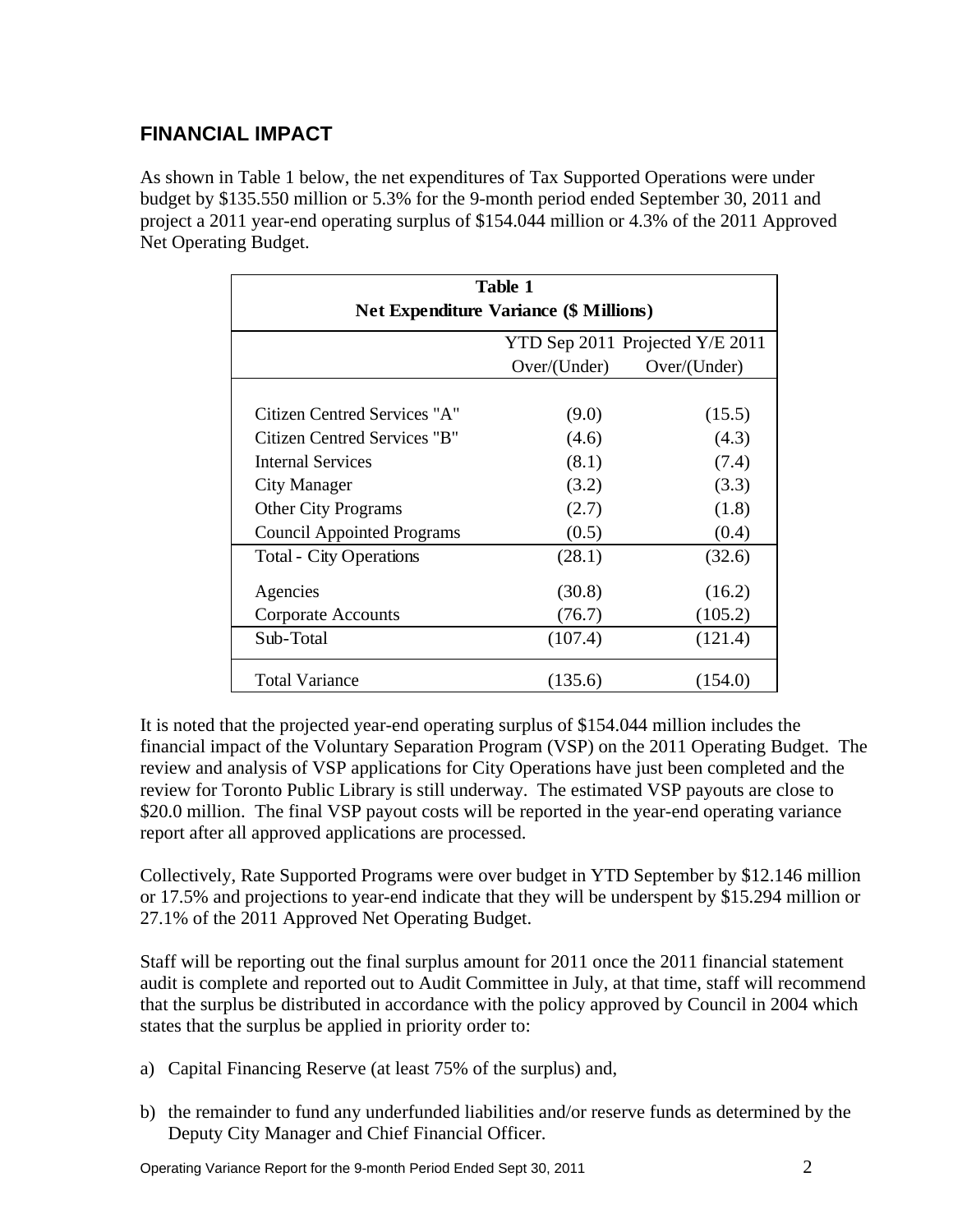Should the final surplus remain at \$154.044 million, staff would recommend that \$115.5 million be applied to the capital financing reserve as part of the \$700 million in additional financing required in the 2012 to 2021 Capital Budget and Plan. The remaining \$38.544 million would be split between topping up the Tax Rate Stabilization Reserve to 1% of the property tax base (as per Council's policy established in 2000) and to fund other reserves in need of replenishment which include the Employee Benefit Liability Reserve and the Extreme Weather Reserve. This strategy will ensure that the capital program is properly funded, reduce debt charge increases and protect the City against adverse economic and environmental risks.

Appendices A, B, and C attached summarize net expenditures, gross expenditures, and revenues, respectively and Appendix E provides detailed variance explanations for the nine months ended September 30, 2011 and projections to year-end.

## **ISSUE BACKGROUND**

This report is provided pursuant to good financial management practices and budgetary control. As part of the City of Toronto's accountability framework, quarterly and year-end operating variance reports are submitted to Committees and Council, to provide information on how the approved operating funds are being spent, and on an exceptions basis, to identify issues that require direction and/or decisions from Council. In addition, Council's approval is requested for budget adjustments that amend the Council Approved Operating Budget between Programs in accordance with the Financial Control By-law and financial management principles.

## **COMMENTS**

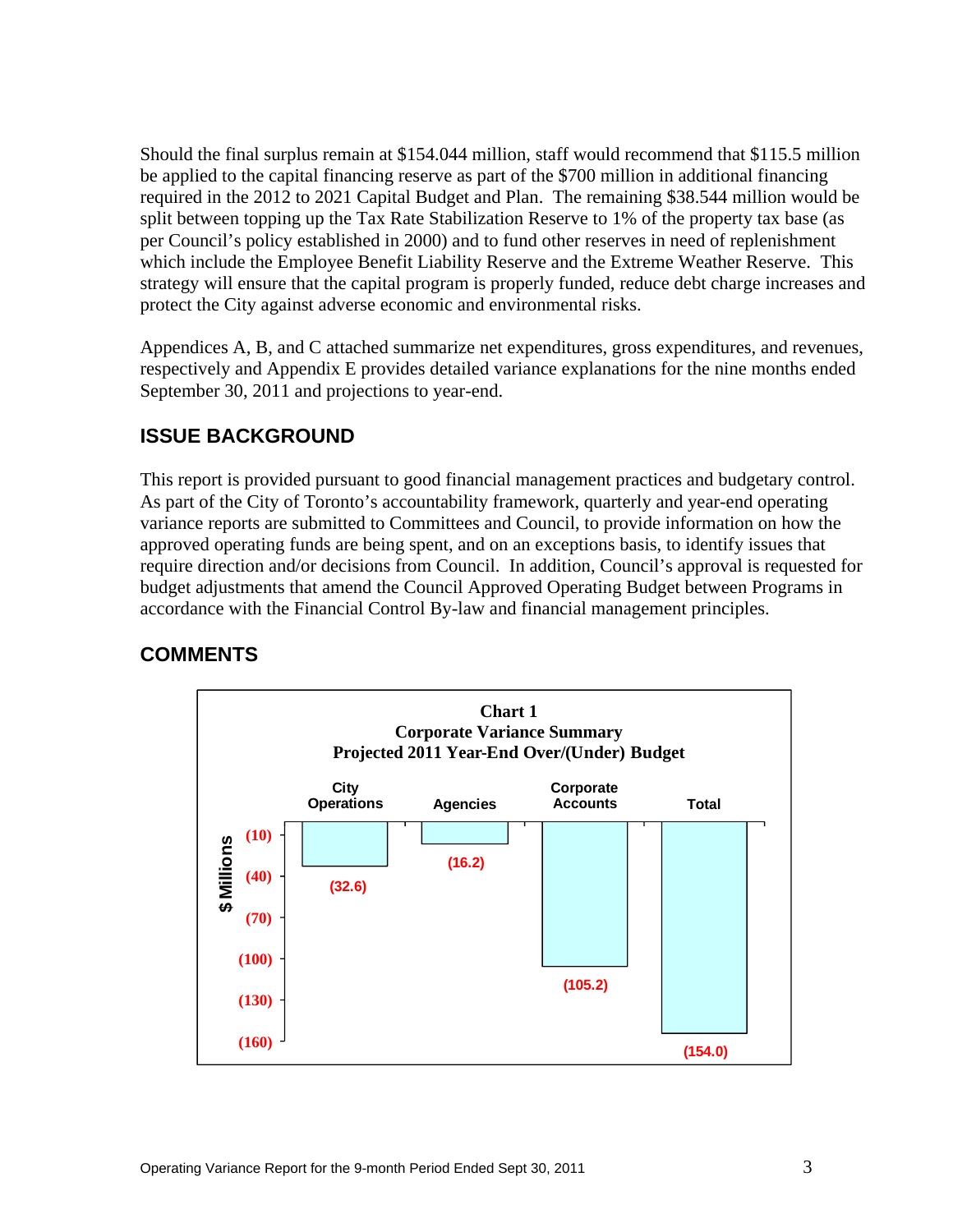*City Operations* realized a favourable net expenditure variance of \$28.130 million or 2.1% for the nine months ended September 30, 2011 and project a favourable net expenditure variance at year-end of \$32.603 million or 1.8% under the 2011 Approved Net Operating Budget.

The favourable variance is primarily attributed to continuation of the City Manager's hiring slow-down initiative; prudent expenditure controls, under-expenditures in winter maintenance contracts subject to the weather conditions in winter season, lower social assistance costs due to case mix (higher proportion of singles as compared to families), and the additional subsidy resulting from the revised Ontario Works funding model implemented by the Province effective April 1, 2011. The above favourable variance is partially offset by the following:

- Funding shortfall in Emergency Medical Services for the Central Ambulance Communication Centre (CACC) Program that is supposed to be 100% funded by the
- Province, resulting in an unfavourable net variance of \$1.998 million.<br>Overspending of \$3.681 million in Fire Services primarily due to higher than expected fringe benefits and revenue shortfall for chargeable false alarms and elevator/vehicle response fees.

*Agencies* collectively project a year-end favourable net expenditure variance of \$16.225 million or 1.0% under the 2011 Approved Net Operating Budget. Toronto Transit Commission and Wheel-Trans combined net expenditure will be \$13.822 million under budget at year-end. This favourable variance reflects the projected ridership level of 499 million as compared to the budget of 487 million. Also, Toronto Public Health is projecting under spending of \$1.8 million in salaries and benefits by as a result of hiring slow-down.

*Corporate Accounts* had a favourable net variance of \$76.655 million for the nine months ended September 30, 2011. Projections to year-end indicate a favourable variance of \$105.217 million of the 2011 Approved Net Operating Net Budget.

The favourable variances are primarily due to \$96.5 million in Municipal Land Transfer Tax (MLTT) revenue in excess of \$220.5 million; \$30.617 million in supplementary Taxes in excess of the budget of \$35.0 million and an additional \$15.0 million in Interest/Investment Earnings due to a more robust cash flow during 2011 which allowed more funding being generated from short-term investments instead of having to sell longer-term securities that are being held yielding at a high rate of return.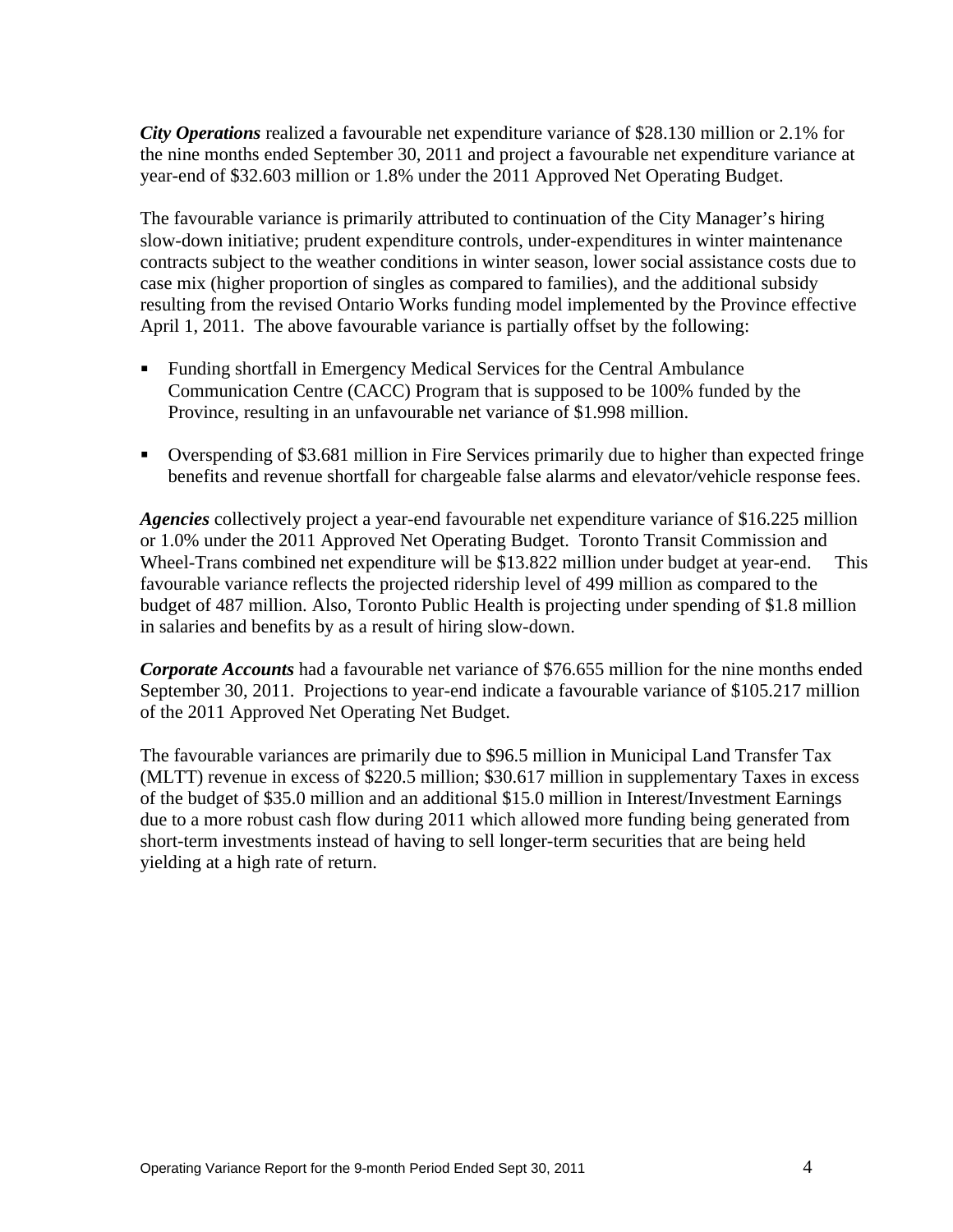|                                       | <b>Actual vs Budget</b>   |
|---------------------------------------|---------------------------|
| \$ Million                            | (Favourable)/Unfavourable |
| Municipal Land Transfer Tax           |                           |
| Supplementary Taxes                   |                           |
| Interest/Investment Earnings          | (15)                      |
| Debt Charges                          | (6)                       |
| Street & Expressway Lighting Services | (4)                       |
| Payments in Lieu of Taxes             |                           |
| Toronto Hydro Revenues                |                           |
| Vacancy Rebate Program                |                           |
| Solid Waste Management Rebates        |                           |
| Personal Vehicle Tax                  |                           |
| Tax Deficiencies/Write-offs           |                           |
| Other Corporate Expenditures - VSP    |                           |
| Third Party Sign Tax                  |                           |
| <b>Parking Authority Revenues</b>     |                           |
|                                       |                           |
|                                       | (105)                     |
|                                       |                           |

## Budget Adjustments

## **Toronto Public Health**

Council's approval is required to decrease the Toronto Public Health (TPH) 2011 Approved Operating Budget by \$0.307 million gross and \$0 net to reflect the 2011 confirmed funding for fully funded programs from various Provincial Ministries and external sources. Funding confirmation was received after the approval of TPH's 2011 Operating Budget by City Council on February 23, and 24, 2011. The TPH's 2011 Approved Operating Budget currently includes estimates for these programs based on the 2010 approved funding agreements. The table below summarizes the required budget adjustments in 2011.

| Toronto Public Health - Confirmed 2011 Funding (\$000) |                  |       |                              |                  |
|--------------------------------------------------------|------------------|-------|------------------------------|------------------|
|                                                        |                  |       | <b>2011 Financial Impact</b> |                  |
| <b>Program</b>                                         | <b>Positions</b> | Gross | <b>Revenue</b>               | <b>Net</b>       |
| Smoke Free Ontario                                     |                  | 101.5 | 101.5                        |                  |
| Safe Water                                             |                  | 100.0 | 100.0                        | 0.0 <sub>1</sub> |
| Best Practice Continuous Quality Improvement           |                  | 52.9  | 520<br>ز ـ ک ل               |                  |
| Diabetes Strategy                                      |                  |       | (94)                         |                  |
| Healthy Babies/Healthy Children                        |                  |       | (179)                        |                  |
| <b>MOH/AMOH Compensation</b>                           |                  |       | (287,                        |                  |
| Total                                                  |                  |       | (307.4)                      | 0.0              |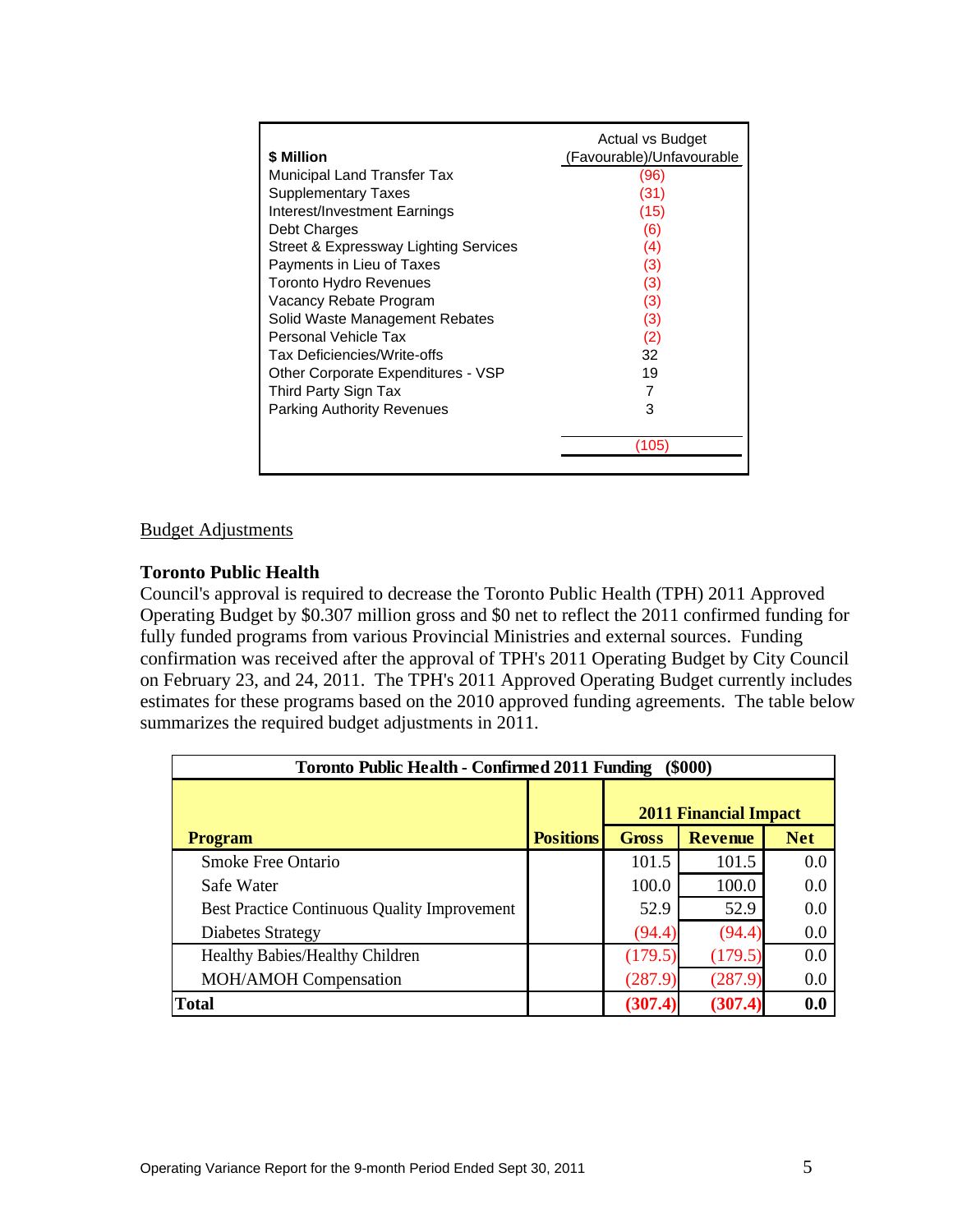## Utility Costs

As at September 30, 2011, Tax and Rate supported operations reported actual utility costs of \$121.745 million gross (compared to the planned expenditures of \$136.167 million gross) with a favourable variance of \$14.423 million gross or 10.6%. The under-expenditure in utility costs was primarily the result of lower than planned consumption and rate.

## **Consulting Costs**

The 2011 budget for consulting costs was \$5.818 million gross and the reported City's actual consulting costs totalled \$4.934 million gross resulting in a favourable variance of \$0.884 million gross or 15.2% as at September 30, 2011.

## Approved Positions

The City of Toronto budgets and monitors its staff complement based on Approved Positions. As at September 30, 2011, the City reported 45,826.6 full-time approved positions (43,004.3 permanent and 2,822.3 casual/seasonal) and 4,183.3 part-time approved positions (1,655.6 permanent and 2,527.7 casual/seasonal). This reflects a decrease of 1,778.7 positions or 3.4% from the 2011 Council Approved Positions and is primarily attributed to delays in filling vacant positions and seasonal fluctuations within City Programs and Agencies.

## **CONTACT**

Email: jlavita@toronto.ca Email: acui@toronto.ca

Josie La Vita and Andy Cui Director, Financial Planning Manager, Financial Planning Phone: 416-397-4229 Phone: 416-397-4207 Fax: 416-397-4465 Fax: 416-392-3649

## **SIGNATURE**

Cam Weldon Deputy City Manager and Chief Financial Officer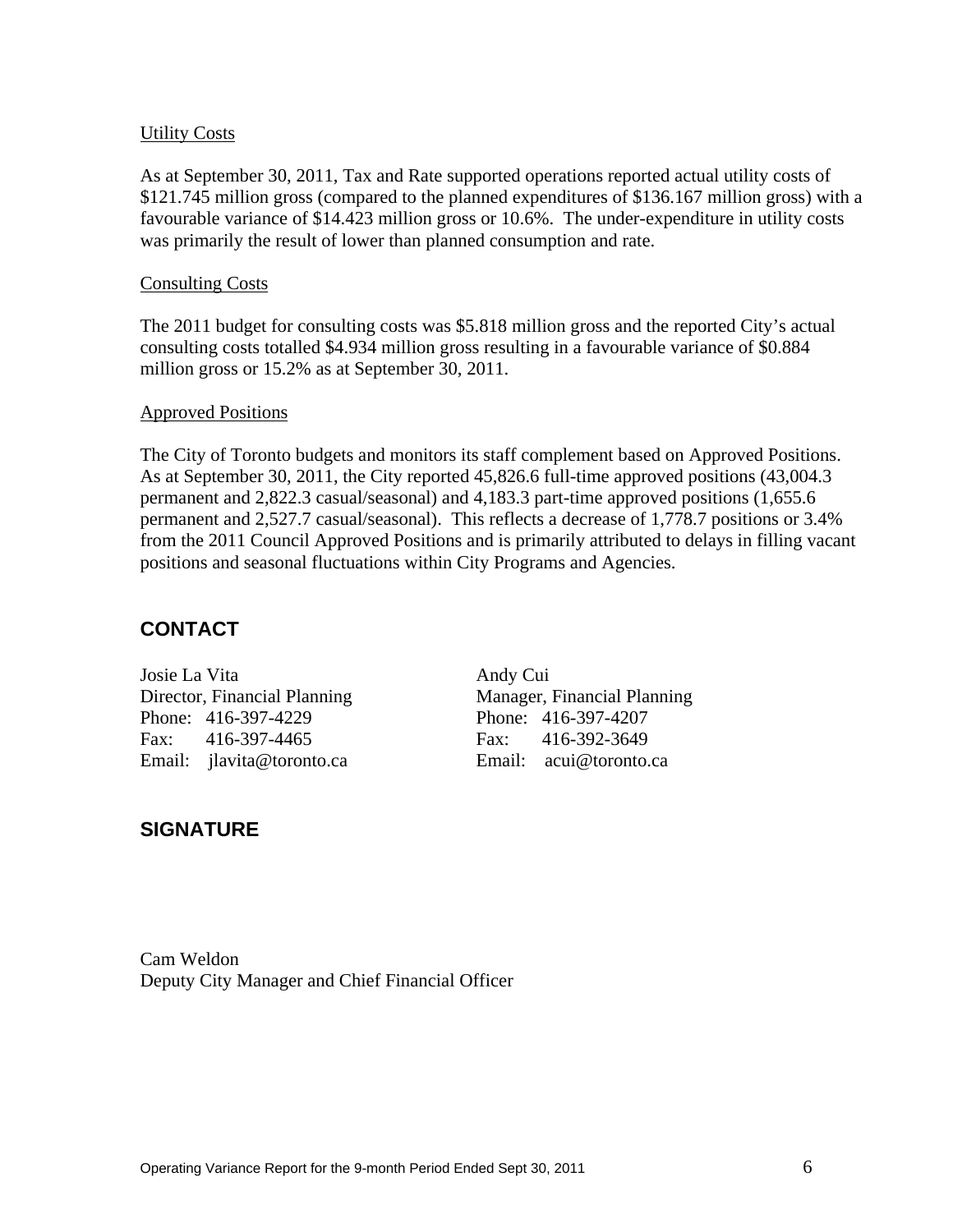## **ATTACHMENTS**

Appendix A – City of Toronto Net Expenditures for Nine Months Ended Sept 30, 2011 Appendix B – City of Toronto Gross Expenditures for Nine Months Ended Sept 30, 2011 Appendix C – City of Toronto Revenues for Nine Months Ended Sept 30, 2011 Appendix D – City of Toronto Budget Adjustments for Nine Months Ended Sept 30, 2011 Appendix E – City of Toronto Significant City Programs/Agencies Variance Explanations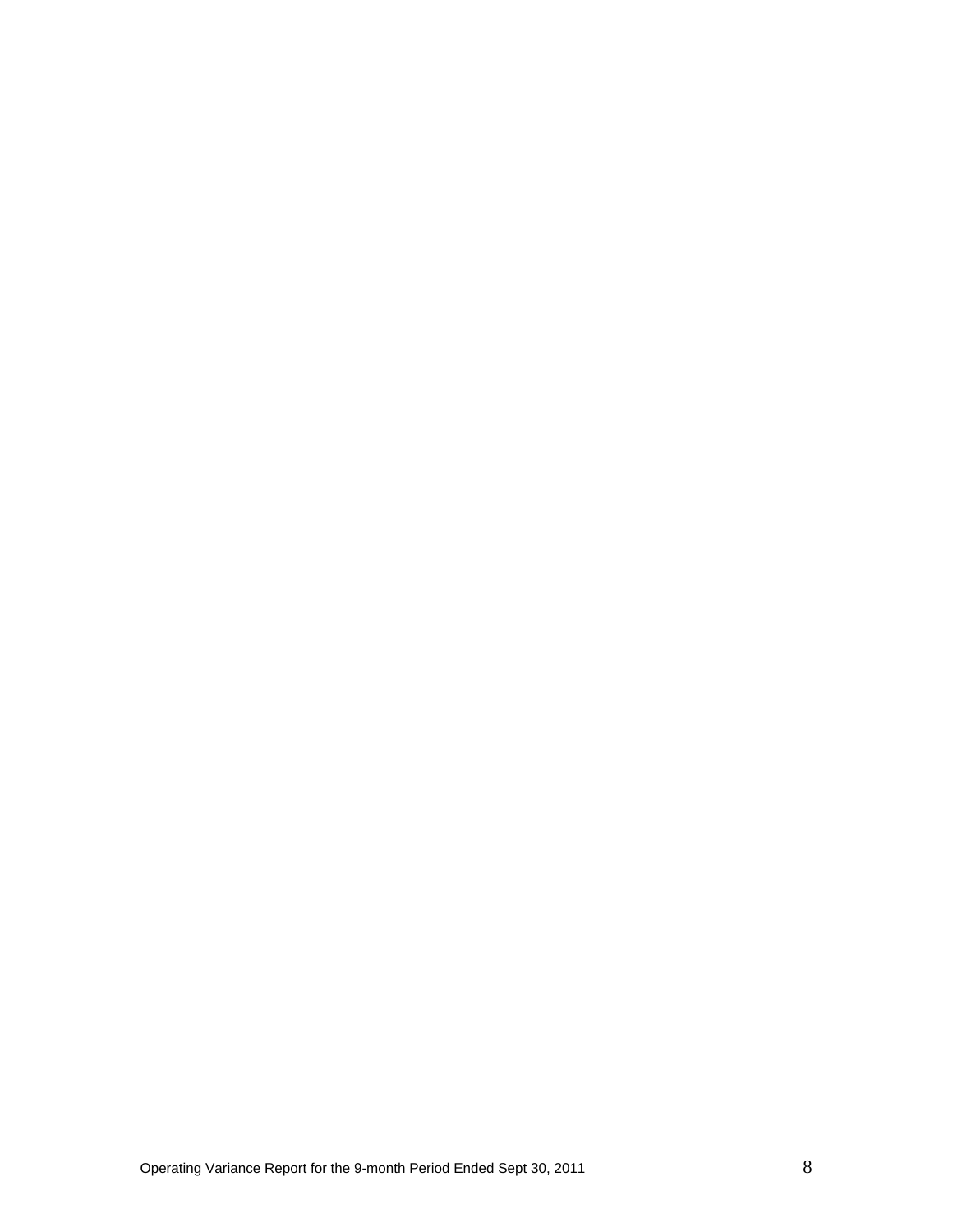**Appendix A**



#### **CITY OF TORONTO CONSOLIDATED NET EXPENDITURES VARIANCE FOR THE NINE MONTHS ENDED SEP 30, 2011 (\$000s)**

|                                                                       | September 30, 2011            | <b>December 31, 2011</b>                                                                                                                |
|-----------------------------------------------------------------------|-------------------------------|-----------------------------------------------------------------------------------------------------------------------------------------|
|                                                                       | Year-To-Date Actual vs Budget | <b>Year-End</b> Projection w Budget                                                                                                     |
|                                                                       |                               | Budget Actual Over / (Under) % Budget Projection Over / (Under) %                                                                       |
|                                                                       |                               |                                                                                                                                         |
| Citizen Centred Services "A"<br>Affordable Housing Office             |                               |                                                                                                                                         |
| Children's Services                                                   |                               | 1,242.4 1,188.6 (53.8) -4.3% 1,278.7 1,219.0 (59.7) -4.7%<br>63,494.3 63,494.3 0.0 0.0% 74,272.7 74,272.6 (0.0) 0.0%                    |
| Court Services                                                        |                               | $(10,359.6)$ $(4,347.8)$ $6,011.8$ $-58.0\%$ $(12,136.6)$ $(13,108.8)$ $(972.2)$ $8.0\%$                                                |
| Economic Development & Culture                                        |                               | 18,113.0 18,231.0 118.0 0.7% 26,031.1 25,831.1 (200.0) -0.8%                                                                            |
| <b>Emergency Medical Services</b>                                     |                               | 43,074.3 43,752.4 678.1 1.6% 66,151.6 68,149.3 1,997.7 3.0%                                                                             |
| Long Term Care Homes and Services                                     |                               | 30,780.4 29,624.2 (1,156.2) -3.8% 46,781.0 44,681.0 (2,100.0) -4.5%                                                                     |
| Parks, Forestry & Recreation                                          |                               | 204,196.4 197,672.1 (6,524.3) -3.2% 274,997.6 269,997.6 (5,000.0) -1.8%                                                                 |
| Shelter, Support & Housing Administration                             |                               | 196,879.8 193,940.7 (2,939.1) -1.5% 292,419.2 290,841.4 (1,577.8) -0.5%                                                                 |
| Social Development, Finance & Administration                          |                               | 9,475.3 9,413.9 (61.4) -0.6% 12,911.7 12,823.3 (88.4) -0.7%                                                                             |
| Toronto Employment & Social Services<br>311 Customer Service Strategy |                               | 146,069.6 141,694.6 (4,375.0) -3.0% 200,674.9 194,014.4 (6,660.5) -3.3%<br>6,746.3 6,040.1 (706.2) -10.5% 9,637.6 8,803.6 (834.0) -8.7% |
|                                                                       |                               |                                                                                                                                         |
| Sub-Total Citizen Centred Services "A"                                |                               | $709,712.2$ $700,704.1$ $(9,008.1)$ $-1.3\%$ $993,019.5$ $977,524.5$ $(15,495.0)$ $-1.6\%$                                              |
| Citizen Centred Services "B"                                          |                               |                                                                                                                                         |
| City Planning                                                         |                               | 8,661.8 8,406.8 (255.0) -2.9% 12,614.8 12,215.1 (399.7) -3.2%                                                                           |
| Fire Services                                                         |                               | 267,538.8 269,454.2 1,915.4 0.7% 355,823.9 359,505.2 3,681.3 1.0%                                                                       |
| Municipal Licensing & Standards                                       |                               | 14,609.4 13,512.3 (1,097.1) -7.5% 21,506.8 20,944.5 (562.3) -2.6%                                                                       |
| Policy, Planning, Finance and Administration                          |                               | 7,977.6 7,024.2 (953.4) -12.0% 11,307.1 9,942.6 (1,364.5) -12.1%                                                                        |
| <b>Technical Services</b>                                             |                               | 9,176.3 9,939.4 763.1 8.3% 10,500.4 10,471.4 (29.0) -0.3%                                                                               |
| Toronto Building                                                      |                               | $(6,717.5)$ $(11,658.0)$ $(4,940.5)$ $73.5\%$ $(10,731.3)$ $(10,731.4)$ $(0.0)$ $0.0\%$                                                 |
| Toronto Environment Office                                            |                               | 2,289.7 2,024.7 (265.0) -11.6% 3,214.2 3,054.2 (160.0) -5.0%                                                                            |
| <b>Transportation Services</b>                                        |                               | 144,607.5 144,936.0 328.5 0.2% 173,769.1 168,460.1 (5,309.0) -3.1%                                                                      |
| Waterfront Secretariat                                                |                               | 659.2 578.0 (81.2) 12.3% 931.6 781.6 (150.0) 16.1%                                                                                      |
| Sub-Total Citizen Centred Services "B"                                |                               | 448,802.8 444,217.6 (4,585.2) -1.0% 578,936.7 574,643.4 (4,293.3) -0.7%                                                                 |
| <b>Internal Services</b>                                              |                               |                                                                                                                                         |
| Office of the Chief Financial Officer                                 |                               | $6,508.3$ $6,178.5$ $(329.8)$ $-5.1\%$ $9,170.5$ $8,800.2$ $(370.3)$ $-4.0\%$                                                           |
| Office of the Treasurer                                               |                               | 20,753.4 18,968.5 (1,784.9) -8.6% 30,190.0 27,764.0 (2,426.0) -8.0%                                                                     |
| Facilities Management & Real Estate                                   |                               | 38,869.5 35,115.7 (3,753.8) 9.7% 54,242.9 52,715.1 (1,527.8) -2.8%                                                                      |
| <b>Fleet Services</b>                                                 |                               | $(2,344.4)$ $(2,200.2)$ $144.2$ $-6.2\%$ $31.1$ $(139.8)$ $(170.9)$ $-550.0\%$                                                          |
| Information & Technology                                              |                               | 59,520.5 57,132.2 (2,388.3) -4.0% 67,455.9 64,543.5 (2,912.4) -4.3%                                                                     |
| Sub-Total Internal Services                                           |                               | $123,307.3$ $115,194.7$ $(8,112.6)$ $-6.6\%$ $161,090.3$ $153,683.0$ $(7,407.3)$ $-4.6\%$                                               |
| <b>City Manager</b>                                                   |                               |                                                                                                                                         |
| City Manager's Office                                                 |                               | 27,607.6 24,366.3 (3,241.3) -11.7% 36,810.1 33,539.3 (3,270.8) -8.9%                                                                    |
|                                                                       |                               |                                                                                                                                         |
| Sub-Total City Manager                                                |                               | 27,607.6 24,366.3 (3,241.3) -11.7% 36,810.1 33,539.3 (3,270.8) -8.9%                                                                    |
| <b>Other City Programs</b>                                            |                               |                                                                                                                                         |
| City Clerk's Office                                                   |                               | 22,642.5 22,770.3 127.8 0.6% 30,564.4 30,264.4 (300.0) -1.0%                                                                            |
| Legal Services                                                        |                               | 14,665.3 13,387.2 (1,278.1) -8.7% 19,553.7 19,351.9 (201.8) -1.0%                                                                       |
| Mayor's Office                                                        |                               | 1,459.0 1,144.5 (314.5) -21.6% 2,011.1 1,696.1 (315.0) -15.7%<br>14,065.7 12,857.8 (1,207.9) -8.6% 19,145.3 18,192.7 (952.6) -5.0%      |
| City Council                                                          |                               |                                                                                                                                         |
| Sub-Total Other City Programs                                         |                               | 52,832.5 50,159.8 (2,672.7) 5.1% 71,274.4 69,505.1 (1,769.3) -2.5%                                                                      |
|                                                                       |                               |                                                                                                                                         |
| <b>Accountability Offices</b><br>Auditor General's Office             |                               | 3,002.4 2,757.7 (244.7) -8.2% 4,271.3 4,175.2 (96.1) -2.2%                                                                              |
| Integrity Commissioner's Office                                       |                               | 147.3 136.6 (10.7) -7.3% 202.0 202.0 (0.0) 0.0%                                                                                         |
| Lobbyist Registrar's Office                                           |                               | 749.0 495.8 (253.2) -33.8% 1,039.0 768.0 (271.0) -26.1%                                                                                 |
| Ombudsman's Office                                                    |                               | 1,019.3 1,017.8 (1.5) -0.1% 1,409.6 1,409.6 0.0 0.0%                                                                                    |
| Sub-Total Council Appointed Programs                                  |                               | 4,918.0 4,407.9 (510.1) -10.4% 6,921.9 6,554.8 (367.1) -5.3%                                                                            |
|                                                                       |                               |                                                                                                                                         |
| <b>TOTAL - CITY OPERATIONS</b>                                        |                               | $1,367,180.4$ $1,339,050.4$ $(28,130.0)$ $2.1\%$ $1,848,052.9$ $1,815,450.1$ $(32,602.8)$ $1.8\%$                                       |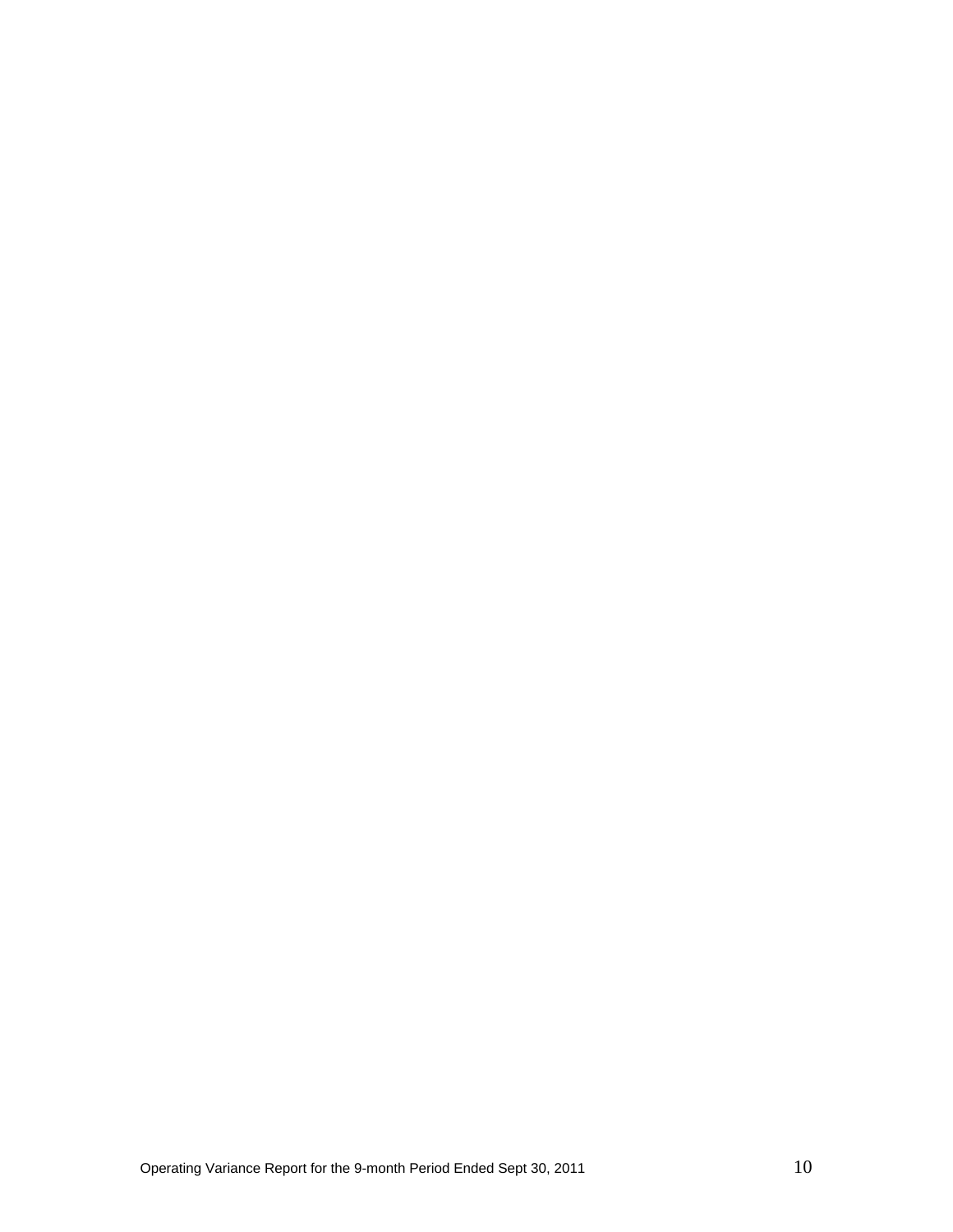**Appendix A**



## **CONSOLIDATED NET EXPENDITURES VARIANCE FOR THE NINE MONTHS ENDED SEP 30, 2011** (\$000s) **(\$000s)**

|                                                                                       | <b>CITY OF TORONTO</b>                                                                                                                                                                                     |
|---------------------------------------------------------------------------------------|------------------------------------------------------------------------------------------------------------------------------------------------------------------------------------------------------------|
| <b>hii Toronto</b>                                                                    | <b>CONSOLIDATED NET EXPENDITURES VARIANCE</b>                                                                                                                                                              |
|                                                                                       | FOR THE NINE MONTHS ENDED SEP 30, 2011                                                                                                                                                                     |
|                                                                                       | $(\$000s)$                                                                                                                                                                                                 |
|                                                                                       | September 30, 2011<br>December 31, 2011<br><b>Year-End</b><br><b>Year-To-Date</b><br>Projection w Budget<br><b>Actual vs Budget</b>                                                                        |
|                                                                                       | Budget Actual Over / (Under) % Budget Projection Over / (Under) %                                                                                                                                          |
|                                                                                       |                                                                                                                                                                                                            |
| <b>Agencies</b><br>Toronto Public Health                                              | $(1,386.8)$ $-4.4\%$ $44,777.2$ $42,977.2$<br>31,678.7 30,291.9<br>$(1,800.0)$ $-4.0\%$                                                                                                                    |
| Toronto Public Library                                                                | 122,913.4 122,662.8<br>$(250.6)$ $-0.2\%$ $170,797.9$ $170,647.7$<br>$(150.2)$ $-0.1\%$                                                                                                                    |
| <b>Association of Community Centres</b><br><b>Exhibition Place</b>                    | 5,452.6<br>5,305.8<br>$(146.8)$ $-2.7\%$ $7,270.1$<br>7,262.5<br>$(7.6)$ $-0.1\%$<br>$(116.0)$ $(551.2)$<br>$(435.2)$ 375.2%<br>46.7 (508.3) (555.0) -1187.4%                                              |
| Heritage Toronto                                                                      | 346.4<br>$(86.8)$ $-25.1\%$<br>346.4<br>346.4<br>$(0.0)$ 0.0%<br>259.6                                                                                                                                     |
| Theatres                                                                              | 4,215.3<br>3,068.5<br>3,326.1<br>914.8<br>27.7%<br>257.6 8.4%<br>3,300.5                                                                                                                                   |
| Toronto Zoo<br>Arena Boards of Management                                             | 12,472.9<br>7.7%<br>5,290.7<br>6,327.5<br>1,036.8<br>19.6%<br>895.4<br>11,577.5<br>$(3.9)$ 56.4<br>60.3 -1546.2%<br>$(5.3)$ $(5.5)$<br>$(0.2)$ 3.5%                                                        |
| Yonge Dundas Square                                                                   | 386.5<br>170.1<br>$(216.4)$ $-56.0\%$<br>515.3<br>416.0<br>$(99.3)$ $-19.3\%$                                                                                                                              |
| Toronto & Region Conservation Authority                                               | 2,578.5 2,578.5<br>3,206.4<br>$0.0\qquad 0.0\%$<br>$0.0\%$<br>3,206.4<br>0.0                                                                                                                               |
| Toronto Transit Commission - Conventional<br>Toronto Transit Commission - Wheel Trans | 321,149.0 295,120.0<br>$(26,029.0)$ $-8.1\%$ $429,111.0$ $416,603.0$ $(12,508.0)$ $-2.9\%$<br>68,284.1 66,665.9<br>$(1,618.2)$ $-2.4\%$ $91,011.5$ $89,697.0$ $(1,314.5)$ $-1.4\%$                         |
| Toronto Police Service                                                                | $(1,950.0)$ $-0.3\%$ $929,490.1$ $927,890.1$ $(1,600.0)$ $-0.2\%$<br>664,496.4 662,546.4                                                                                                                   |
| Toronto Police Services Board                                                         | 0.0 0.0% 2,351.8 2,351.8 0.0 0.0%<br>1,202.0 1,202.0                                                                                                                                                       |
| <b>TOTAL - AGENCIES</b>                                                               | $1,226,726.9$ $1,195,961.8$ $(30,765.1)$ $2.5\%$ $1,693,797.2$ $1,677,572.5$ $(16,224.7)$ $1.0\%$                                                                                                          |
| <b>Corporate Accounts</b>                                                             |                                                                                                                                                                                                            |
| Community Partnership and Investment Program                                          | 42,876.4 42,876.4<br>$0.0$ $0.0\%$ $47,197.1$ $47,197.1$<br>$0.0 \hspace{1.5cm} 0.0\%$                                                                                                                     |
| Capital & Corporate Financing                                                         | 456,861.8 456,861.8<br>$0.0$ $0.0\%$ $609,149.1$ $602,749.1$ $(6,400.0)$ $-1.1\%$                                                                                                                          |
| Non-Program Expenditures                                                              |                                                                                                                                                                                                            |
| - Tax Deficiencies/Write-offs<br>- Assessment Function (MPAC)                         | $(5.0)$ 0.0% 73,000.0 104,642.8<br>34,150.0 34,145.0<br>31,642.8 43.3%<br>27,450.0 27,445.6<br>36,594.1<br>$(5.9)$ 0.0%<br>$(4.4)$ 0.0%<br>36,600.0                                                        |
| - Temporary Borrowing                                                                 | 37.5<br>$(37.5)$ -100.0%<br>0.0<br>$(50.0)$ $-100.0\%$<br>0.0<br>50.0                                                                                                                                      |
| - Funding of Employee Related Liabilities                                             | 35,600.5 35,600.5<br>47,467.3 47,467.3<br>$0.0\%$<br>$0.0\%$<br>0.0<br>0.0                                                                                                                                 |
| - Contingency<br>- Other Corporate Expenditures                                       | 0.0<br>0.5<br>0.5<br>0.5<br>n/a<br>0.5<br>0.0<br>n/a<br>49,795.4 49,083.1<br>$(712.3)$ $-1.4\%$<br>66,393.8 85,430.4<br>19,036.5<br>28.7%                                                                  |
| - Insurance Premiums & Claims                                                         | 225.0<br>300.0<br>225.0<br>$0.0\%$<br>300.0<br>$0.0\%$<br>0.0<br>0.0                                                                                                                                       |
| - Parking Tag Enforcement & Oper                                                      | 35,870.0 35,772.5<br>$(97.5)$ $-0.3\%$<br>56,068.5 56,851.7<br>783.2<br>1.4%                                                                                                                               |
| - Vacancy Rebate Program                                                              | 17,595.0 16,424.9<br>$(1,170.1)$ $-6.7\%$ $23,460.0$ $20,451.2$ $(3,008.8)$ $-12.8\%$                                                                                                                      |
| - Heritage Property Taxes Rebate<br>- Solid Waste Management Rebates                  | $0.0$ 0.0<br>0.0 $n/a$ 2,000.0<br>2,000.0<br>$0.0 \hspace{1.5cm} 0.0\%$<br>116,359.5 114,881.2 (1,478.3) -1.3% 182,391.9 179,490.0 (2,901.9) -1.6%                                                         |
| - Street & Expressway Lighting Services                                               | $32,549.0$ $29,879.0$ $(2,670.0)$ $-8.2\%$ $42,518.7$ $38,958.7$ $(3,560.0)$ $-8.4\%$                                                                                                                      |
| - Pandemic Influenza Stockpiling                                                      | 3.7 3.7 0.0 0.0% 1,880.0 1,880.0 0.0 0.0%                                                                                                                                                                  |
| Non-Program Expenditures                                                              | 349,635.5 343,461.0 (6,174.6) -1.8% 532,130.3 574,066.7 41,936.4 7.9%                                                                                                                                      |
| Non-Program Revenue<br>- Payments in Lieu of Taxes                                    | $(91,781.2)$ $(91,786.2)$ $(5.0)$ $0.0\%$ $(91,781.2)$ $(95,198.0)$ $(3,416.8)$ $3.7\%$                                                                                                                    |
| - Supplementary Taxes                                                                 | $(17,849.9)$ $(36,885.3)$ $(19,035.4)$ $106.6\%$ $(35,000.0)$ $(65,617.4)$ $(30,617.4)$ $87.5\%$                                                                                                           |
| - Tax Penalties                                                                       | $(23,396.7)$ $(23,227.9)$ $168.8$ $-0.7\%$ $(30,000.0)$ $(30,000.0)$ $0.0$ $0.0\%$                                                                                                                         |
| - Interest/Investment Earnings<br>- Prior Year Surplus                                | $(78,793.6)$ $(78,793.6)$ 0.0 0.0% $(105,058.2)$ $(120,058.2)$ $(15,000.0)$ 14.3%<br>$(259,148.5)$ $(259,148.5)$ $0.0$ $0.0\%$ $(345,531.3)$ $(345,531.3)$ $0.0$ $0.0\%$                                   |
| - Other Corporate Revenues                                                            | $(3,223.4)$ $(2,924.2)$ $299.2$ $-9.3\%$ $(7,623.6)$ $(7,598.1)$ $25.5$ $-0.3\%$                                                                                                                           |
| - Toronto Hydro Revenues                                                              | $(22,500.0)$ $(20,062.5)$ $2,437.5$ $-10.8\%$ $(30,000.0)$ $(33,062.5)$ $(3,062.5)$ $10.2\%$                                                                                                               |
| - Provincial Revenue                                                                  | $(68,700.0)$ $(68,700.0)$ $0.0$ $0.0\%$ $(91,600.0)$ $(91,600.0)$ $0.0$ $0.0\%$                                                                                                                            |
| - Municipal Land Transfer Tax<br>- Personal Vehicle Tax                               | $(175,397.7)$ $(236,213.2)$ $(60,815.5)$ $34.7\%$ $(220,500.0)$ $(317,000.0)$ $(96,500.0)$ $43.8\%$<br>$2,000.0$ $0.0$ $(2,000.0)$ $-100.0\%$ $2,000.0$ $0.0$ $(2,000.0)$ $-100.0\%$                       |
| - Third Party Sign Tax                                                                | $(6,592.8)$ $(281.1)$ $6,311.7$ $-95.7\%$ $(8,790.4)$ $(1,689.1)$ $7,101.3$ $-80.8\%$                                                                                                                      |
| - Parking Authority Revenues                                                          | $(33,236.4)$ $(30,887.3)$ $2,349.1$ $-7.1\%$ $(44,315.2)$ $(41,183.0)$ $3,132.2$ $-7.1\%$                                                                                                                  |
| - Administrative Support Recoveries - Water                                           | $(14,229.8)$ $(14,229.8)$ $0.0$ $0.0\%$ $(18,973.0)$ $(18,973.0)$ $0.0$ $0.0\%$                                                                                                                            |
| - Parking Tag Enforcement & Oper.                                                     | - Administrative Support Recoveries - Health & EM (12,245.0) (12,245.0) 0.0 0.0% (16,326.7) (16,326.7) 0.0 0.0%<br>$(58,420.5)$ $(58,864.9)$ $(444.4)$ $0.8\%$ $(77,066.4)$ $(77,761.4)$ $(695.0)$ $0.9\%$ |
| - Other Tax Revenues                                                                  | $(14,813.8)$ $(14,808.8)$ 5.0 0.0% $(14,813.8)$ $(14,934.4)$ $(120.6)$ 0.8%                                                                                                                                |
| - Woodbine Slots                                                                      | $(11,625.0)$ $(11,376.6)$ $248.4$ $-2.1\%$ $(15,500.0)$ $(15,100.0)$ $400.0$ $-2.6\%$                                                                                                                      |
| Non-Program Revenues                                                                  | $(889,954.3)$ $(960,434.8)$ $(70,480.6)$ $7.9\%$ $(1,150,879.8)$ $(1,291,633.1)$ $(140,753.3)$ $12.2\%$                                                                                                    |
| <b>TOTAL - CORPORATE ACCOUNTS</b>                                                     | $(40,580.6)$ $(117,235.7)$ $(76,655.1)$ $188.9\%$ $37,596.7$ $(67,620.3)$ $(105,216.9)$ $-279.9\%$                                                                                                         |
| <b>NET OPERATING TAX LEVY</b>                                                         | 2,553,326.7 2,417,776.5 (135,550.2) -5.3% 3,579,447 3,425,402.4 (154,044.4) -4.3%                                                                                                                          |
| NON LEVY OPERATIONS                                                                   |                                                                                                                                                                                                            |
| Solid Waste Management Services                                                       | $(2,137.2)$ 5,937.5 8,074.7 -377.8% 0.0 $(18,246.9)$ $(18,246.9)$ $n/a$                                                                                                                                    |
| Toronto Parking Authority                                                             | $(41,061.9)$ $(38,325.6)$ $2,736.3$ $-6.7\%$ $(56,402.9)$ $(52,225.0)$ $4,177.9$ $-7.4\%$                                                                                                                  |
| Toronto Water                                                                         | $(26,182.8)$ $(24,847.6)$ $1,335.2$ $-5.1\%$ $0.0$ $(1,225.2)$ $(1,225.2)$ $n/a$                                                                                                                           |
|                                                                                       | NON LEVY OPERATING NET EXPENDITURES (69,381.9) (57,235.7) 12,146.2 -17.5% (56,402.9) (71,697.1) (15,294.2) 27.1%                                                                                           |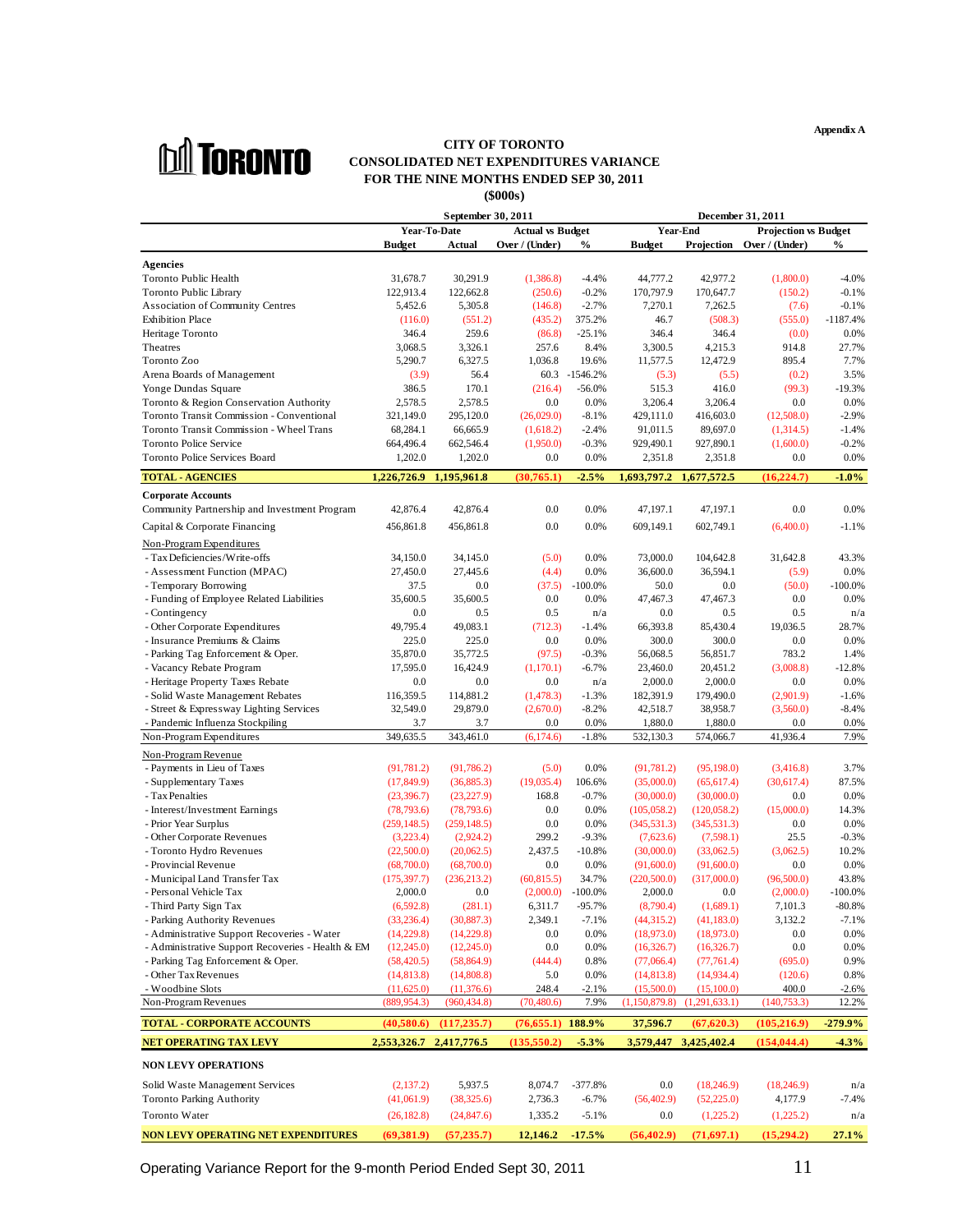**Appendix B**



#### **CITY OF TORONTO CONSOLIDATED GROSS EXPENDITURES VARIANCE FOR THE NINE MONTHS ENDED SEP 30, 2011 (\$000s)**

|                                                                 | September 30, 2011                                                                                                                                 | <b>December 31, 2011</b>                                                      |
|-----------------------------------------------------------------|----------------------------------------------------------------------------------------------------------------------------------------------------|-------------------------------------------------------------------------------|
|                                                                 | Year-To-Date Actual vs Budget                                                                                                                      | <b>Year-End</b> Projection vs Budget                                          |
|                                                                 |                                                                                                                                                    | Budget Actual Over / (Under) % Budget Projection Over / (Under) %             |
| <b>Citizen Centred Services "A"</b>                             |                                                                                                                                                    |                                                                               |
| Affordable Housing Office                                       |                                                                                                                                                    | 2,108.9 1,830.8 (278.1) 13.2% 2,886.5 2,713.8 (172.7) -6.0%                   |
| Children's Services                                             | 306,630.2 298,470.8 (8,159.4) -2.7% 387,902.3 379,754.7 (8,147.5) -2.1%                                                                            |                                                                               |
| Court Services                                                  |                                                                                                                                                    | 34,243.5 31,622.9 (2,620.6) -7.7% 54,339.9 52,082.3 (2,257.6) -4.2%           |
| Economic Development & Culture                                  |                                                                                                                                                    | 26,235.1 26,929.0 693.9 2.6% 36,699.5 36,599.5 (100.0) -0.3%                  |
| <b>Emergency Medical Services</b>                               |                                                                                                                                                    | 121,617.7 121,436.5 (181.2) -0.1% 171,191.9 171,457.4 265.5 0.2%              |
| Long Term Care Homes & Services<br>Parks, Forestry & Recreation | 163,882.5 159,098.8 (4,783.7) -2.9% 224,250.4 217,900.0 (6,350.4) -2.8%<br>277,565.5 271,386.0 (6,179.5) -2.2% 375,959.9 369,459.9 (6,500.0) -1.7% |                                                                               |
| Shelter, Support & Housing Administration                       | 645,575.5 560,155.2 (85,420.3) -13.2% 922,866.3 869,456.8 (53,409.5) -5.8%                                                                         |                                                                               |
| Social Development, Finance & Administration                    |                                                                                                                                                    | 19,122.9 18,878.3 (244.6) -1.3% 25,605.8 25,328.4 (277.4) -1.1%               |
| Toronto Employment & Social Services                            | 886,876.1 840,699.5 (46,176.6) -5.2% 1,208,370.3 1,144,317.1 (64,053.2) -5.3%                                                                      |                                                                               |
| 311 Customer Service Strategy                                   |                                                                                                                                                    | 13,403.3 11,446.8 (1,956.5) -14.6% 19,147.7 16,116.8 (3,030.9) -15.8%         |
|                                                                 |                                                                                                                                                    |                                                                               |
| Sub-Total Citizen Centred Services "A"                          | 2,497,261.2 2,341,954.6 (155,306.6) -6.2% 3,429,220.5 3,285,186.7 (144,033.8) -4.2%                                                                |                                                                               |
| <b>Citizen Centred Services "B"</b>                             |                                                                                                                                                    |                                                                               |
| City Planning                                                   | 26,473.0 24,192.6 (2,280.4) -8.6% 36,637.8 33,616.0 (3,021.8) -8.2%                                                                                |                                                                               |
| Fire Services                                                   | 279,143.9 281,597.3 2,453.4 0.9% 371,254.1 374,981.4 3,727.3 1.0%                                                                                  |                                                                               |
| Municipal Licensing & Standards                                 |                                                                                                                                                    | 34,161.3 32,634.0 (1,527.3) -4.5% 49,540.7 47,546.8 (1,993.9) -4.0%           |
| Policy, Planning, Finance and Administration                    | 17,374.2 15,332.9 (2,041.3) -11.7% 23,906.9 20,518.2 (3,388.7) -14.2%                                                                              |                                                                               |
| <b>Technical Services</b><br>Toronto Buildings                  | 32,292.1 30,436.4 (1,855.7) -5.7% 46,756.9 46,133.5 (623.5) -1.3%                                                                                  | 48,427.0 43,190.1 (5,236.9) -10.8% 67,971.5 60,271.5 (7,700.0) -11.3%         |
| Toronto Environment Office                                      |                                                                                                                                                    | 8,618.6 5,918.0 (2,700.6) 31.3% 11,529.0 11,369.0 (160.0) -1.4%               |
| <b>Transportation Services</b>                                  | 209,673.3 195,067.0 (14,606.3) -7.0% 292,693.5 285,628.6 (7,064.9) -2.4%                                                                           |                                                                               |
| <b>Waterfront Secretariat</b>                                   |                                                                                                                                                    | $1,109.2$ $909.2$ $(200.0)$ $-18.0\%$ $1,531.6$ $1,261.6$ $(270.0)$ $-17.6\%$ |
|                                                                 |                                                                                                                                                    |                                                                               |
| Sub-Total Citizen Centred Services "B"                          | 657,272.6 629,277.5 (27,995.1) -4.3% 901,822.0 881,326.6 (20,495.5) -2.3%                                                                          |                                                                               |
| <b>Internal Services</b>                                        |                                                                                                                                                    |                                                                               |
| Office of the Chief Financial Officer                           | 11,260.2 9,363.1 (1,897.1) -16.8% 15,636.3 13,292.9 (2,343.4) -15.0%                                                                               |                                                                               |
| Office of the Treasurer                                         |                                                                                                                                                    | 54,175.2 48,528.6 (5,646.6) -10.4% 74,752.4 68,124.8 (6,627.6) -8.9%          |
| Facilities Management & Real Estate                             |                                                                                                                                                    | 122,914.9 125,715.1 2,800.2 2.3% 171,122.2 177,488.7 6,366.5 3.7%             |
| Fleet Services                                                  |                                                                                                                                                    | 33,363.5 35,489.4 2,125.9 6.4% 48,059.1 49,906.2 1,847.1 3.8%                 |
| Information & Technology                                        |                                                                                                                                                    | 77,011.9 64,879.9 (12,132.0) 15.8% 101,510.6 92,597.8 (8,912.8) -8.8%         |
| Sub-Total Internal Services                                     | 298,725.7 283,976.1 (14,749.6) -4.9% 411,080.6 401,410.4 (9,670.2) -2.4%                                                                           |                                                                               |
|                                                                 |                                                                                                                                                    |                                                                               |
| <b>City Manager</b>                                             |                                                                                                                                                    |                                                                               |
| City Manager's Office                                           | 33,390.7 28,877.9 (4,512.8) 13.5% 44,593.7 39,808.2 (4,785.5) 10.7%                                                                                |                                                                               |
|                                                                 |                                                                                                                                                    |                                                                               |
| Sub-Total City Manager                                          |                                                                                                                                                    | 33,390.7 28,877.9 (4,512.8) -13.5% 44,593.7 39,808.2 (4,785.5) -10.7%         |
| <b>Other City Programs</b>                                      |                                                                                                                                                    |                                                                               |
| City Clerk's Office                                             |                                                                                                                                                    | 35,593.6 34,744.2 (849.4) -2.4% 49,327.6 48,777.6 (550.0) -1.1%               |
| Legal Services                                                  |                                                                                                                                                    | 31,081.2 30,345.7 (735.5) -2.4% 41,441.6 40,055.4 (1,386.2) -3.3%             |
| Mayor's Office                                                  |                                                                                                                                                    | 1,459.0 1,144.5 (314.5) -21.6% 2,011.1 1,696.1 (315.0) -15.7%                 |
| City Council                                                    |                                                                                                                                                    | 14,065.7 12,860.4 (1,205.3) -8.6% 19,145.3 18,195.3 (950.0) -5.0%             |
| Sub-Total Other City Programs                                   | 82,199.5 79,094.8 (3,104.7) -3.8% 111,925.6 108,724.4 (3,201.2) -2.9%                                                                              |                                                                               |
| <b>Accountability Offices</b>                                   |                                                                                                                                                    |                                                                               |
| Auditor General's Office                                        |                                                                                                                                                    | 3,002.4 2,757.7 (244.7) -8.2% 4,271.3 4,175.2 (96.1) -2.2%                    |
| Integrity Commissioner's Office                                 |                                                                                                                                                    | 147.3 136.6 (10.7) -7.3% 202.0 202.0 (0.0) 0.0%                               |
| Lobbyist Registrar's Office                                     |                                                                                                                                                    | 749.0 495.8 (253.2) -33.8% 1,039.0 768.0 (271.0) -26.1%                       |
| Ombudsman's Office                                              |                                                                                                                                                    | 1,019.3 1,017.8 (1.5) -0.1% 1,409.6 1,409.6 0.0 0.0%                          |
| Sub-Total Council Appointed Programs                            |                                                                                                                                                    | 4,918.0 4,407.9 (510.1) -10.4% 6,921.9 6,554.8 (367.1) -5.3%                  |
|                                                                 |                                                                                                                                                    |                                                                               |
| <b>TOTAL - CITY OPERATIONS</b>                                  | $3,573,767.7$ $3,367,588.8$ $(206,178.9)$ $5.8\%$ $4,905,564.3$ $4,723,011.1$ $(182,553.2)$ $3.7\%$                                                |                                                                               |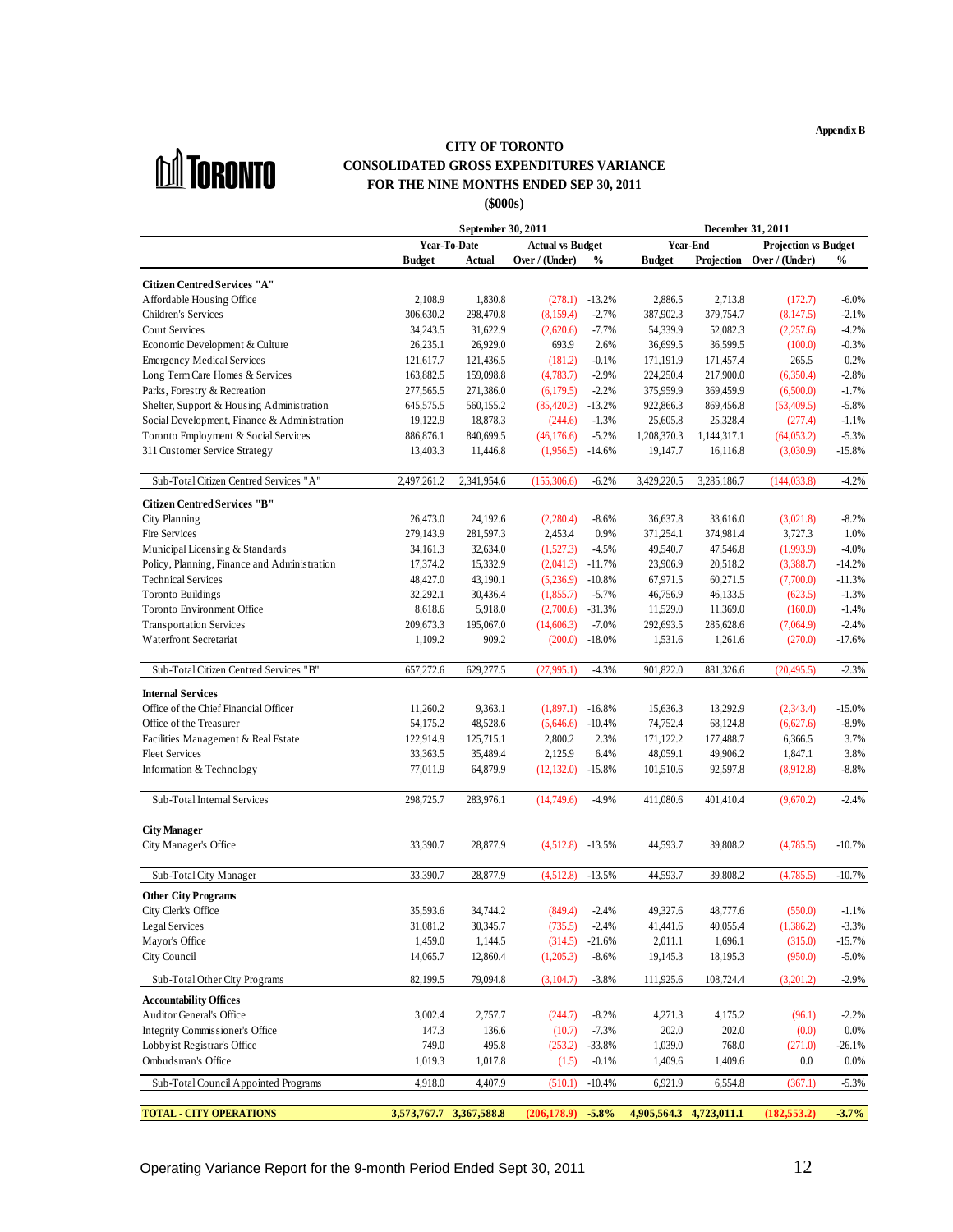**M** TORONTO

#### **CONSOLIDATED GROSS EXPENDITURES VARIANCE FOR THE NINE MONTHS ENDED SEP 30, 2011**

| <b>DUI IORONTO</b>                                                        | <b>CITY OF TORONTO</b><br><b>CONSOLIDATED GROSS EXPENDITURES VARIANCE</b><br>FOR THE NINE MONTHS ENDED SEP 30, 2011                                                                                                                     |                                                                                                         |                                                     |
|---------------------------------------------------------------------------|-----------------------------------------------------------------------------------------------------------------------------------------------------------------------------------------------------------------------------------------|---------------------------------------------------------------------------------------------------------|-----------------------------------------------------|
|                                                                           | $(\$000s)$                                                                                                                                                                                                                              |                                                                                                         |                                                     |
|                                                                           | September 30, 2011                                                                                                                                                                                                                      |                                                                                                         | December 31, 2011                                   |
|                                                                           | <b>Actual vs Budget</b><br>Year-To-Date                                                                                                                                                                                                 | <b>Year-End</b>                                                                                         | <b>Projection vs Budget</b>                         |
|                                                                           | Budget Actual Over/(Under) % Budget Projection Over/(Under) %                                                                                                                                                                           |                                                                                                         |                                                     |
| Agencies<br>Toronto Public Health                                         | 168,868.6 159,663.4                                                                                                                                                                                                                     | $(9,205.2)$ $-5.5\%$ $234,506.7$ $224,806.7$ $(9,700.0)$ $-4.1\%$                                       |                                                     |
| Toronto Public Library                                                    | 132,539.7 133,985.5                                                                                                                                                                                                                     | 1,445.8 1.1% 184,230.7 186,380.5                                                                        | 2,149.8 1.2%                                        |
| Association of Community Centres                                          | 5,459.1<br>5,603.9<br>$(144.8)$ $-2.6\%$                                                                                                                                                                                                | 7,471.8 7,468.4                                                                                         | $(3.4)$ 0.0%                                        |
| <b>Exhibition Place</b>                                                   | 48,414.9 49,154.2                                                                                                                                                                                                                       | 739.3 1.5% 64,271.8 64,271.8                                                                            | $0.0 \hspace{1.5cm} 0.0\%$                          |
| Heritage Toronto                                                          | 460.1<br>845.3<br>$(385.2)$ $-45.6\%$                                                                                                                                                                                                   |                                                                                                         | 845.3 693.5 (151.8) -18.0%                          |
| Theatres                                                                  | 15,176.8 12,248.4                                                                                                                                                                                                                       | $(2,928.4)$ -19.3% $26,947.3$ $20,860.1$ $(6,087.2)$ -22.6%                                             |                                                     |
| Toronto Zoo<br>Arena Boards of Management                                 | 35,741.9 32,978.0<br>4,902.6<br>4,514.1<br>$(388.5)$ -7.9%                                                                                                                                                                              | $(2,763.9)$ -7.7% 46,405.2 43,988.1 $(2,417.1)$ -5.2%<br>6,536.7 6,521.4                                | $(15.3)$ $-0.2\%$                                   |
| Yonge Dundas Square                                                       | 1,415.5 1,577.2                                                                                                                                                                                                                         | 161.7 11.4% 1,887.3 2,188.2 300.9 15.9%                                                                 |                                                     |
| Toronto & Region Conservation Authority                                   | 25,715.9 25,517.4                                                                                                                                                                                                                       | $(198.5)$ $-0.8\%$ $36,170.0$ $36,170.0$                                                                | $0.0\qquad 0.0\%$                                   |
| Toronto Transit Commission - Conventional                                 | 1,074,856.0 1,058,847.0                                                                                                                                                                                                                 | $(16,009.0)$ $-1.5\%$ $1,435,892.0$ $1,440,134.0$ $4,242.0$ $0.3\%$                                     |                                                     |
| Toronto Transit Commission - Wheel Trans<br><b>Toronto Police Service</b> | 72,477.0 70,565.1<br>710,816.3 710,066.3                                                                                                                                                                                                | $(1,911.9)$ -2.6% 96,622.4 94,912.0 $(1,710.4)$ -1.8%<br>$(750.0)$ $-0.1\%$ $1,003,653.0$ $1,004,653.0$ | 1,000.0 0.1%                                        |
| Toronto Police Services Board                                             | 1,305.5 1,305.5                                                                                                                                                                                                                         | 0.0 0.0% 2,962.4 2,962.4 0.0 0.0%                                                                       |                                                     |
|                                                                           | $2,298,679.9$ $2,266,341.3$ $(32,338.6)$ $-1.4\%$ $3,148,402.8$ $3,136,010.1$ $(12,392.7)$ $-0.4\%$                                                                                                                                     |                                                                                                         |                                                     |
| <b>TOTAL - AGENCIES</b>                                                   |                                                                                                                                                                                                                                         |                                                                                                         |                                                     |
| <b>Corporate Accounts</b><br>Community Partnership and Investment Program | 44,644.4 44,644.4                                                                                                                                                                                                                       | 0.0 0.0% 48,930.7 48,930.7                                                                              | $0.0 \hspace{1.5cm} 0.0\%$                          |
|                                                                           |                                                                                                                                                                                                                                         | 0.0 0.0% 647,170.7 640,770.7 $(6,400.0)$ -1.0%                                                          |                                                     |
| Capital & Corporate Financing                                             | 485,378.1 485,378.1                                                                                                                                                                                                                     |                                                                                                         |                                                     |
| Non-Program Expenditures                                                  |                                                                                                                                                                                                                                         |                                                                                                         |                                                     |
| - Tax Deficiencies/Write-offs                                             | 34,150.0 34,145.0                                                                                                                                                                                                                       | 73,000.0 104,642.8<br>$(5.0)$ 0.0%                                                                      | 31,642.8 43.3%                                      |
| - Assessment Function (MPAC)                                              | 27,450.0 27,445.6                                                                                                                                                                                                                       | 36,600.0<br>36,594.1<br>$(4.4)$ 0.0%                                                                    | $(5.9)$ 0.0%<br>$(50.0)$ $-100.0\%$                 |
| - Temporary Borrowing<br>- Funding of Employee Related Liabilities        | 37.5 0.0<br>35,600.5 35,600.5<br>0.0                                                                                                                                                                                                    | 50.0<br>$(37.5) -100.0\%$<br>0.0<br>47,467.3<br>47,467.3<br>$0.0\%$                                     | $0.0 \hspace{35pt} 0.0\%$                           |
| - Contingency                                                             | $0.0\,$<br>0.5<br>0.51                                                                                                                                                                                                                  | 0.0<br>0.5<br>n/a                                                                                       | $0.5 \qquad n/a$                                    |
| - Other Corporate Expenditures                                            | 51,129.3 50,440.6                                                                                                                                                                                                                       | $(688.7)$ -1.3% 68,172.4 87,240.4                                                                       | 19,068.0 28.0%                                      |
| - Insurance Premiums & Claims                                             | 225.0<br>225.0                                                                                                                                                                                                                          | 300.0<br>300.0<br>$0.0\qquad 0.0\%$                                                                     | $0.0 \hspace{1.5cm} 0.0\%$                          |
| - Parking Tag Enforcement & Oper.                                         | 35,870.0 35,772.5                                                                                                                                                                                                                       | $(97.5)$ $-0.3\%$<br>56,068.5<br>56,851.7                                                               | 783.2 1.4%                                          |
| - Programs Funded from Reserve Funds<br>- Vacancy Rebate Program          | 103,851.6 103,851.6<br>17,595.0 16,424.9                                                                                                                                                                                                | 0.0 0.0% 109,638.0 109,638.0<br>$(1,170.1)$ $-6.7\%$ $23,460.0$ $20,451.2$                              | $0.0 \hspace{1.5cm} 0.0\%$<br>$(3,008.8)$ $-12.8\%$ |
| - Heritage Property Taxes Rebate                                          | 0.0<br>0.0                                                                                                                                                                                                                              | 2,000.0<br>2,000.0<br>$0.0 \qquad n/a$                                                                  | $0.0 \hspace{1.5cm} 0.0\%$                          |
| - Tax Rebates for Registered Charities                                    | 5,161.6 5,202.0                                                                                                                                                                                                                         | 5,161.6<br>5,202.0<br>40.4 0.8%                                                                         | 40.4 0.8%                                           |
| - Solid Waste Management Rebates                                          | 116,359.5 114,881.2                                                                                                                                                                                                                     | $(1,478.3)$ $-1.3\%$ $182,391.9$ $179,490.0$ $(2,901.9)$ $-1.6\%$                                       |                                                     |
| - Street & Expressway Lighting Services                                   | 32,549.0 29,879.0                                                                                                                                                                                                                       | $(2,670.0)$ -8.2% 43,398.7 39,838.7 $(3,560.0)$ -8.2%                                                   |                                                     |
| - Pandemic Influenza Stockpiling<br>Non-Program Expenditures              | $3.7$ $3.7$ $0.0$ $0.0\%$ $1,880.0$ $1,880.0$ $0.0$ $0.0\%$<br>459,982.6 453,872.0 (6,110.6) -1.3% 649,588.4 691,596.7 42,008.3 6.5%                                                                                                    |                                                                                                         |                                                     |
|                                                                           |                                                                                                                                                                                                                                         |                                                                                                         |                                                     |
| Non-Program Revenue                                                       | 706.4 706.4 0.0 0.0% 941.8 941.8 0.0 0.0%                                                                                                                                                                                               |                                                                                                         |                                                     |
| - Interest/Investment Earnings<br>- Other Corporate Revenues              | 576.0 628.8                                                                                                                                                                                                                             | 52.8 9.2% 768.0 747.6 (20.4) -2.7%                                                                      |                                                     |
| - Municipal Land Transfer Tax                                             | 4,540.3 4,168.3 (372.0) -8.2% 5,707.8 5,293.0 (414.8) -7.3%                                                                                                                                                                             |                                                                                                         |                                                     |
| - Personal Vehicle Tax                                                    | 2,000.0                                                                                                                                                                                                                                 | 702.8 (1,297.2) -64.9% 2,000.0 702.8 (1,297.2) -64.9%                                                   |                                                     |
| - Third Party Sign Tax                                                    | 1,094.7 0.0 $(1,094.7)$ -100.0% 1,459.6 1,010.9 $(448.7)$ -30.7%                                                                                                                                                                        |                                                                                                         |                                                     |
| - Other Tax Revenues<br>Non-Program Revenues                              | 0.0 43.6 43.6 $n/a$ 0.0 0.0 $n/a$<br>8,917.4 6,249.9 (2,667.5) -29.9% 10,877.2 8,696.1 (2,181.0) -20.1%                                                                                                                                 |                                                                                                         |                                                     |
|                                                                           |                                                                                                                                                                                                                                         |                                                                                                         |                                                     |
| <b>TOTAL - CORPORATE ACCOUNTS</b>                                         | $998,922.5$ $990,144.4$ $(8,778.1)$ $-0.9\%$ $1,356,567.1$ $1,389,994.3$ $33,427.2$ $2.5\%$                                                                                                                                             |                                                                                                         |                                                     |
| LEVY OPERATING GROSS EXPENDITURES                                         | $6,871,370.1$ $6,624,074.5$ $(247,295.6)$ $3.6\%$ $9,410,534.1$ $9,249,015.5$ $(161,518.6)$ $-1.7\%$                                                                                                                                    |                                                                                                         |                                                     |
| NON LEVY OPERATIONS                                                       |                                                                                                                                                                                                                                         |                                                                                                         |                                                     |
|                                                                           |                                                                                                                                                                                                                                         |                                                                                                         |                                                     |
| Solid Waste Management Services<br>Toronto Parking Authority              | $184,056.4 \qquad 192,203.1 \qquad \qquad 8,146.7 \qquad \qquad 4.4\% \qquad \qquad 342,631.4 \qquad \qquad 332,169.1 \qquad \qquad (10,462.3) \qquad \qquad -3.1\%$<br>52,918.5 52,210.8 (707.7) -1.3% 70,894.7 70,620.0 (274.7) -0.4% |                                                                                                         |                                                     |
| Toronto Water                                                             | $603,876.9$ $592,675.2$ $(11,201.7)$ $-1.9\%$ $820,968.8$ $805,976.6$ $(14,992.2)$ $-1.8\%$                                                                                                                                             |                                                                                                         |                                                     |
|                                                                           | NON LEVY OPERATING GROSS EXPENDITURES 840,851.8 837,089.1 (3,762.7) 0.4% 1,234,494.9 1,208,765.7 (25,729.2) -2.1%                                                                                                                       |                                                                                                         |                                                     |
|                                                                           |                                                                                                                                                                                                                                         |                                                                                                         |                                                     |

**Appendix B**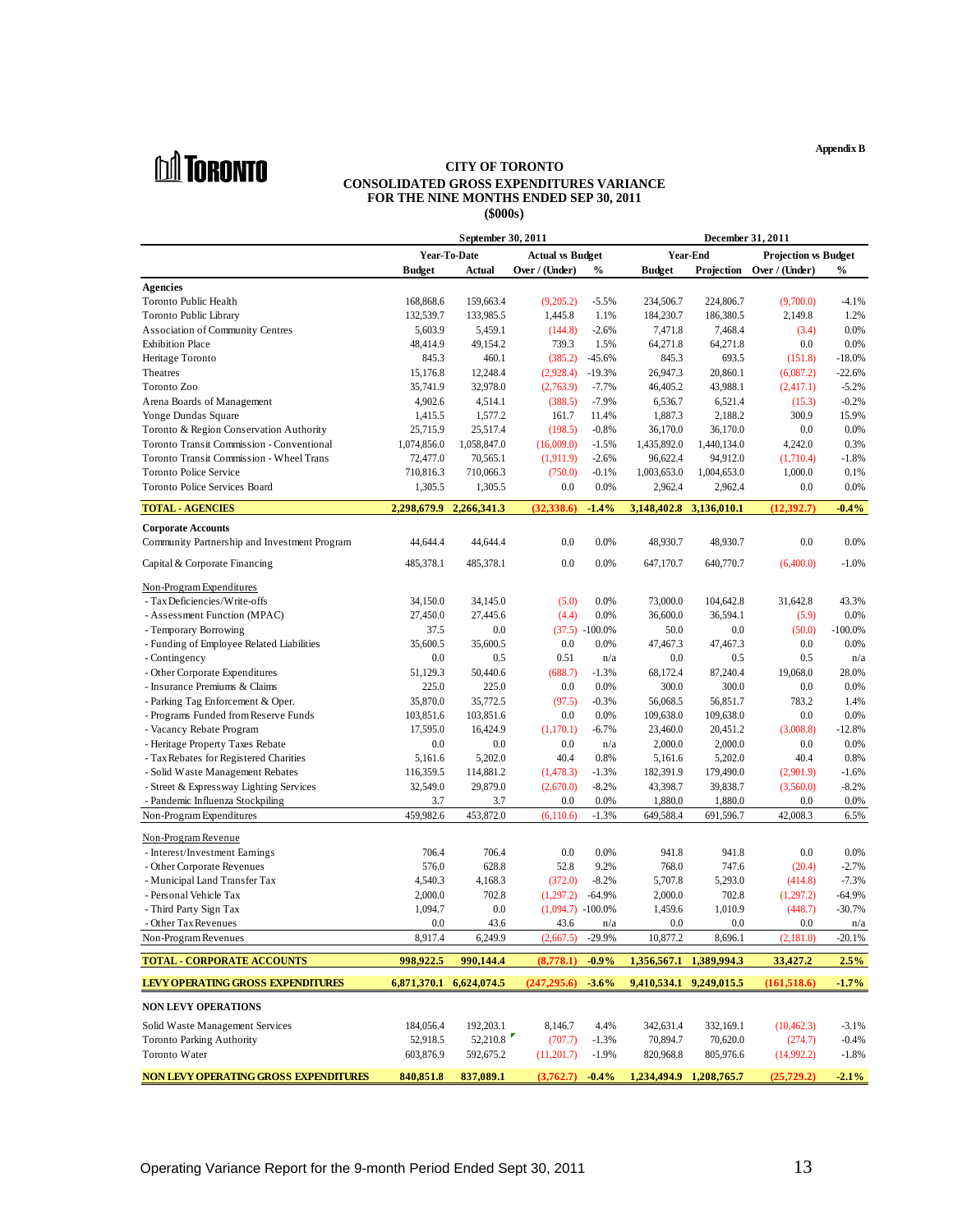**Appendix C**



#### **CITY OF TORONTO (\$000s) FOR THE NINE MONTHS ENDED SEP 30, 2011**<br>FOR THE NINE MONTHS ENDED SEP 30, 2011 **CONSOLIDATED REVENUES VARIANCE**

|                                                                                                                            | September 30, 2011                                                                                    |                  |                   | December 31, 2011                                                                       |     |
|----------------------------------------------------------------------------------------------------------------------------|-------------------------------------------------------------------------------------------------------|------------------|-------------------|-----------------------------------------------------------------------------------------|-----|
|                                                                                                                            | Year-To-Date Actual vs Budget                                                                         |                  |                   | <b>Year-End</b> Projection vs Budget                                                    |     |
|                                                                                                                            |                                                                                                       |                  |                   | Budget Actual Over / (Under) % Budget Projection Over / (Under) %                       |     |
| <b>Citizen Centred Services "A"</b>                                                                                        |                                                                                                       |                  |                   |                                                                                         |     |
| Affordable Housing Office                                                                                                  |                                                                                                       |                  |                   | 866.5 642.2 (224.3) -25.9% 1,607.8 1,494.8 (113.0) -7.0%                                |     |
| Children's Services                                                                                                        |                                                                                                       |                  |                   | 243,135.9 234,976.5 (8,159.4) -3.4% 313,629.6 305,482.1 (8,147.5) -2.6%                 |     |
| <b>Court Services</b>                                                                                                      | 44,603.1 35,970.7                                                                                     |                  |                   | $(8,632.4)$ -19.4% 66,476.6 65,191.1 (1,285.5) -1.9%                                    |     |
| Economic Development & Culture                                                                                             | 8,122.1 8,698.0                                                                                       |                  |                   | 575.9 7.1% 10,668.4 10,768.4 100.0 0.9%                                                 |     |
| <b>Emergency Medical Services</b>                                                                                          |                                                                                                       |                  |                   | 78,543.4 77,684.1 (859.3) -1.1% 105,040.4 103,308.1 (1,732.3) -1.6%                     |     |
| Long Term Care Homes and Services                                                                                          |                                                                                                       |                  |                   | 133,102.1 129,474.6 (3,627.5) -2.7% 177,469.5 173,219.0 (4,250.5) -2.4%                 |     |
| Parks, Forestry & Recreation                                                                                               |                                                                                                       |                  |                   | 73,369.1 73,713.9 344.8 0.5% 100,962.3 99,462.3 (1,500.0) -1.5%                         |     |
| Shelter, Support & Housing Administration                                                                                  | 448,695.7 366,214.5 (82,481.2) -18.4% 630,447.1 578,615.4 (51,831.7) -8.2%                            |                  |                   |                                                                                         |     |
| Social Development, Finance & Administration 9,647.6 9,464.4 (183.2) -1.9% 12,694.1 12,505.1 (189.0) -1.5%                 |                                                                                                       |                  |                   |                                                                                         |     |
| Toronto Employment & Social Services                                                                                       |                                                                                                       |                  |                   | 740,806.5 699,004.9 (41,801.6) -5.6% 1,007,695.3 950,302.7 (57,392.6) -5.7%             |     |
| 311 Customer Service Strategy                                                                                              |                                                                                                       |                  |                   | 6,657.0 5,406.7 (1,250.3) -18.8% 9,510.0 7,313.2 (2,196.8) -23.1%                       |     |
| Sub-Total Citizen Centred Services "A" 1,787,549.0 1,641,250.5 (146,298.5) -8.2% 2,436,201.0 2,307,662.2 (128,538.8) -5.3% |                                                                                                       |                  |                   |                                                                                         |     |
|                                                                                                                            |                                                                                                       |                  |                   |                                                                                         |     |
| <b>Citizen Centred Services "B"</b>                                                                                        |                                                                                                       |                  |                   |                                                                                         |     |
| City Planning                                                                                                              | 17,811.2 15,785.8                                                                                     |                  |                   | $(2,025.4)$ -11.4% 24,023.0 21,400.9 $(2,622.1)$ -10.9%                                 |     |
| Fire Services                                                                                                              | 11,605.1 12,143.1                                                                                     |                  |                   | 538.0 4.6% 15,430.2 15,476.2 46.0 0.3%                                                  |     |
| Municipal Licensing & Standards                                                                                            |                                                                                                       |                  |                   | 19,551.9 19,121.7 (430.2) -2.2% 28,033.9 26,602.3 (1,431.6) -5.1%                       |     |
| Policy, Planning, Finance and Administration                                                                               |                                                                                                       |                  |                   | 9,396.6 8,308.7 (1,087.9) -11.6% 12,599.8 10,575.6 (2,024.2) -16.1%                     |     |
| <b>Technical Services</b>                                                                                                  |                                                                                                       |                  |                   | $39,250.7$ $33,250.7$ $(6,000.0)$ $-15.3\%$ $57,471.1$ $49,800.1$ $(7,671.0)$ $-13.3\%$ |     |
| Toronto Building                                                                                                           |                                                                                                       |                  |                   | 39,009.6 42,094.4 3,084.8 7.9% 57,488.3 56,864.8 (623.5) -1.1%                          |     |
| Toronto Environment Office                                                                                                 |                                                                                                       |                  |                   | 6,328.9 3,893.3 (2,435.6) -38.5% 8,314.8 8,314.8 (0.0) 0.0%                             |     |
| <b>Transportation Services</b>                                                                                             |                                                                                                       |                  |                   | 65,065.8 50,131.0 (14,934.8) -23.0% 118,924.3 117,168.5 (1,755.8) -1.5%                 |     |
| <b>Waterfront Secretariat</b>                                                                                              |                                                                                                       |                  |                   | 450.0 331.2 (118.8) -26.4% 600.0 480.0 (120.0) -20.0%                                   |     |
| Sub-Total Citizen Centred Services "B"                                                                                     | 208,469.8 185,059.9 (23,409.9) -11.2% 322,885.3 306,683.2 (16,202.1) -5.0%                            |                  |                   |                                                                                         |     |
|                                                                                                                            |                                                                                                       |                  |                   |                                                                                         |     |
| <b>Internal Services</b>                                                                                                   |                                                                                                       |                  |                   | 4,751.9 3,184.6 (1,567.3) -33.0% 6,465.7 4,492.7 (1,973.0) -30.5%                       |     |
| Office of the Chief Financial Officer<br>Office of the Treasurer                                                           |                                                                                                       |                  |                   | 33,421.8 29,560.1 (3,861.7) -11.6% 44,562.4 40,360.8 (4,201.6) -9.4%                    |     |
| Facilities Management & Real Estate                                                                                        |                                                                                                       |                  |                   | 84,045.4 90,599.4 6,554.0 7.8% 116,879.3 124,773.6 7,894.3 6.8%                         |     |
| <b>Fleet Services</b>                                                                                                      |                                                                                                       |                  |                   | 35,707.9 37,689.6 1,981.7 5.5% 48,028.0 50,046.0 2,018.0 4.2%                           |     |
| Information & Technology                                                                                                   |                                                                                                       |                  |                   | 17,491.4 7,747.7 (9,743.7) -55.7% 34,054.7 28,054.3 (6,000.4) -17.6%                    |     |
|                                                                                                                            |                                                                                                       |                  |                   |                                                                                         |     |
| Sub-Total Internal Services                                                                                                |                                                                                                       |                  |                   | 175,418.4 168,781.4 (6,637.0) -3.8% 249,990.3 247,727.4 (2,262.9) -0.9%                 |     |
| <b>City Manager</b>                                                                                                        |                                                                                                       |                  |                   |                                                                                         |     |
| City Manager's Office                                                                                                      |                                                                                                       |                  |                   | 5,783.1 4,511.6 (1,271.5) -22.0% 7,783.6 6,268.9 (1,514.7) -19.5%                       |     |
|                                                                                                                            |                                                                                                       |                  |                   |                                                                                         |     |
| Sub-Total City Manager                                                                                                     |                                                                                                       |                  |                   | 5,783.1 4,511.6 (1,271.5) -22.0% 7,783.6 6,268.9 (1,514.7) -19.5%                       |     |
| <b>Other City Programs</b>                                                                                                 |                                                                                                       |                  |                   |                                                                                         |     |
| City Clerk's Office                                                                                                        |                                                                                                       |                  |                   | 12,951.1 11,973.9 (977.2) -7.5% 18,763.2 18,513.2 (250.0) -1.3%                         |     |
| Legal Services                                                                                                             |                                                                                                       |                  |                   | 16,415.9 16,958.5 542.6 3.3% 21,887.9 20,703.5 (1,184.4) -5.4%                          |     |
| Mayor's Office                                                                                                             |                                                                                                       |                  |                   | 0.0 		 0.0 		 0.0 		 n/a 		 0.0 		 0.0 		 0.0 		 n/a                                    |     |
| City Council                                                                                                               |                                                                                                       |                  |                   | 0.0 2.6 2.6 $n/a$ 0.0 2.6 $n/a$                                                         |     |
|                                                                                                                            |                                                                                                       |                  |                   |                                                                                         |     |
| Sub-Total Other City Programs 29,367.0 28,935.0 (432.0) -1.5% 40,651.2 39,219.3 (1,431.9) -3.5%                            |                                                                                                       |                  |                   |                                                                                         |     |
|                                                                                                                            |                                                                                                       |                  |                   |                                                                                         |     |
| <b>Accountability Offices</b><br>Auditor General's Office                                                                  | $0.0$ 0.0                                                                                             | $0.0\,$          |                   |                                                                                         |     |
| Integrity Commissioner's Office                                                                                            | $0.0$ 0.0                                                                                             | $0.0 \qquad n/a$ | 0.0               | 0.0                                                                                     |     |
| Lobbyist Registrar's Office                                                                                                | $0.0$ 0.0                                                                                             |                  | 0.0 $n/a$ 0.0 0.0 | $0.0\,$                                                                                 | n/a |
| Ombudsman's Office                                                                                                         | $0.0$ 0.0                                                                                             |                  |                   | 0.0 $n/a$ 0.0   0.0 $n/a$                                                               |     |
| Sub-Total Council Appointed Programs                                                                                       |                                                                                                       |                  |                   | 0.0 0.0 0.0 $n/a$ 0.0 0.0 $n/a$                                                         |     |
|                                                                                                                            |                                                                                                       |                  |                   |                                                                                         |     |
| <b>TOTAL - CITY OPERATIONS</b>                                                                                             | $2,206,587.3$ $2,028,538.4$ $(178,048.9)$ $-8.1\%$ $3,057,511.4$ $2,907,561.0$ $(149,950.4)$ $-4.9\%$ |                  |                   |                                                                                         |     |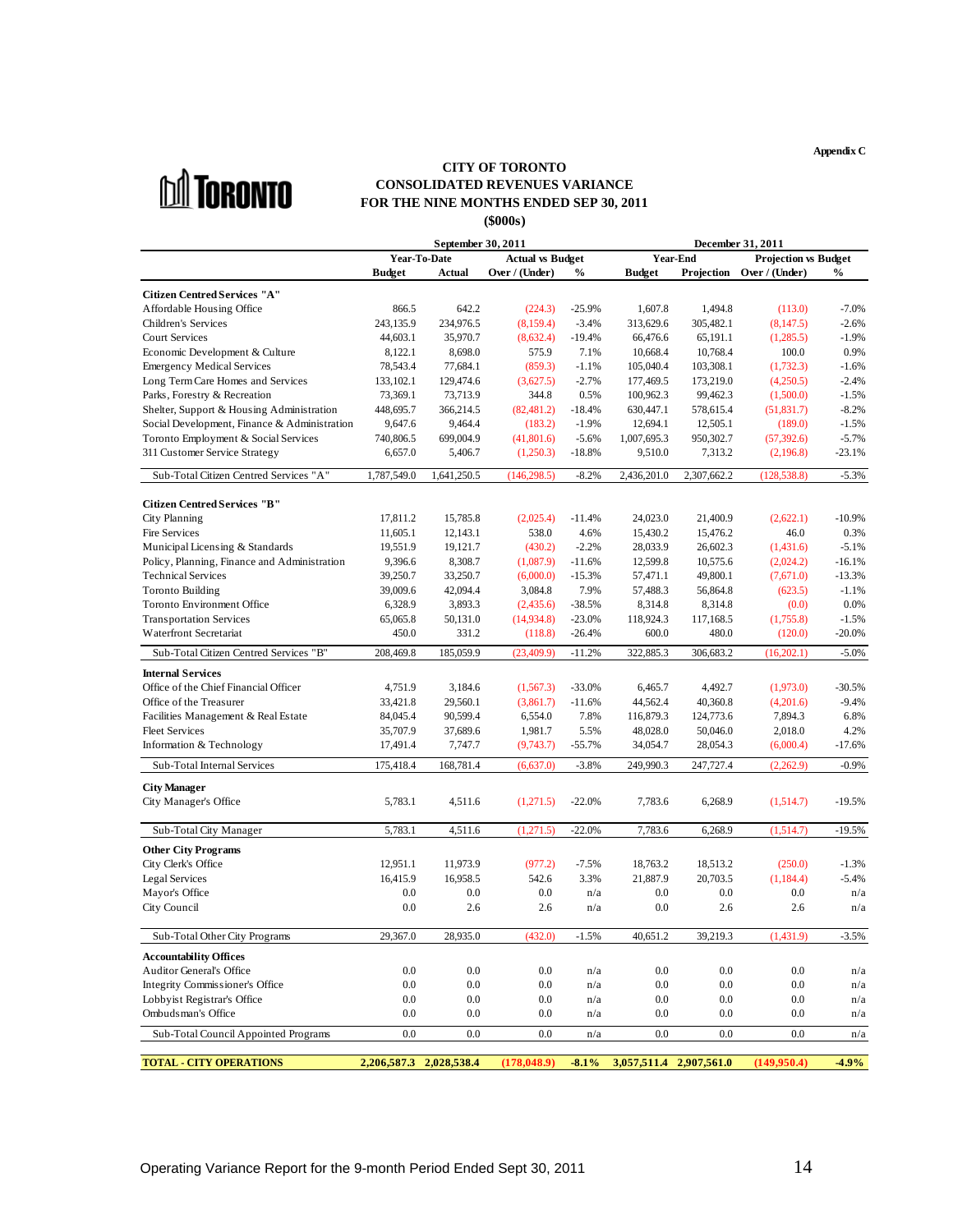# **nd** Toronto

#### **CITY OF TORONTO CONSOLIDATED REVENUES VARIANCE FOR THE NINE MONTHS ENDED SEP 30, 2011 (\$000s)**

|                                                                                                          | September 30, 2011                                                                                  |                         |                                              | December 31, 2011                                                    |
|----------------------------------------------------------------------------------------------------------|-----------------------------------------------------------------------------------------------------|-------------------------|----------------------------------------------|----------------------------------------------------------------------|
|                                                                                                          | <b>Year-To-Date</b>                                                                                 | <b>Actual vs Budget</b> | Year-End                                     | <b>Projection vs Budget</b>                                          |
|                                                                                                          | Budget Actual Over / (Under) % Budget Projection Over / (Under) %                                   |                         |                                              |                                                                      |
| Agencies                                                                                                 |                                                                                                     |                         |                                              |                                                                      |
| Toronto Public Health                                                                                    | 137,189.9 129,371.5                                                                                 |                         | $(7,818.4)$ $-5.7\%$ $189,729.5$ $181,829.5$ | $(7,900.0)$ $-4.2\%$                                                 |
| Toronto Public Library                                                                                   | 9,626.3 11,322.7                                                                                    |                         | 1,696.4 17.6% 13,432.8 15,732.8              | 2,300.0 17.1%                                                        |
| Association of Community Centres                                                                         | 153.3<br>151.3                                                                                      |                         | 2.0 1.3% 201.7 205.9                         | 4.2 2.1%                                                             |
| <b>Exhibition Place</b>                                                                                  | 48,530.9 49,705.4                                                                                   |                         | 1,174.5 2.4% 64,225.1 64,780.1               | 555.0 0.9%                                                           |
| Heritage Toronto                                                                                         | 200.5<br>498.9                                                                                      | $(298.4)$ $-59.8\%$     |                                              | 498.9 347.1 (151.8) -30.4%                                           |
| Theatres                                                                                                 | 8,922.3<br>12,108.3                                                                                 |                         | $(3,186.0)$ $-26.3\%$ $23,646.8$ $16,644.8$  | $(7,002.0)$ $-29.6\%$                                                |
| Toronto Zoo                                                                                              | 30,451.2 26,650.5                                                                                   |                         | $(3,800.7)$ -12.5% 34,827.7 31,515.2         | $(3,312.5)$ -9.5%                                                    |
| Arena Boards of Management                                                                               | 4,906.5 4,457.7                                                                                     |                         | $(448.8)$ $-9.1\%$ $6,542.1$ $6,526.9$       | $(15.2)$ $-0.2\%$                                                    |
| Yonge Dundas Square<br>Toronto & Region Conservation Authority                                           | 1,029.0 1,407.1<br>23,137.4 22,938.9                                                                | $(198.5)$ $-0.9\%$      | 32,963.6 32,963.6                            | 378.1 36.7% 1,372.0 1,772.2 400.2 29.2%<br>$0.0 \hspace{35pt} 0.0\%$ |
| Toronto Transit Commission - Conventional                                                                | 753,707.0 763,727.0                                                                                 |                         | 10,020.0 1.3% 1,006,781.0 1,023,531.0        | 16,750.0 1.7%                                                        |
| Toronto Transit Commission - Wheel Trans                                                                 | 4,192.9 3,899.2                                                                                     |                         | $(293.7)$ -7.0% 5,610.9 5,215.0              | $(395.9)$ $-7.1\%$                                                   |
| <b>Toronto Police Service</b>                                                                            | 46,319.9 47,519.9                                                                                   |                         |                                              | 1,200.0 2.6% 74,162.9 76,762.9 2,600.0 3.5%                          |
| Toronto Police Services Board                                                                            | 103.5 103.5                                                                                         |                         |                                              | $0.0$ $0.0\%$ $610.6$ $610.6$ $0.0$ $0.0\%$                          |
|                                                                                                          |                                                                                                     |                         |                                              |                                                                      |
| <b>TOTAL - AGENCIES</b>                                                                                  | $1,071,953.0$ $1,070,379.5$ $(1,573.5)$ $0.1\%$ $1,454,605.6$ $1,458,437.6$ $3,832.0$ $0.3\%$       |                         |                                              |                                                                      |
| <b>Corporate Accounts</b>                                                                                |                                                                                                     |                         |                                              |                                                                      |
| Community Partnership and Investment Program 1,768.1 1,768.1                                             |                                                                                                     |                         | 0.0 0.0% 1,733.6 1,733.6                     | $0.0 \hspace{35pt} 0.0\%$                                            |
| Capital & Corporate Financing                                                                            | 28,516.3 28,516.3                                                                                   |                         | $0.0$ $0.0\%$ $38,021.7$ $38,021.7$          | $0.0 \hspace{35pt} 0.0\%$                                            |
| Non-Program Expenditures                                                                                 |                                                                                                     |                         |                                              |                                                                      |
| - Other Corporate Expenditures                                                                           | 1,333.9 1,357.5                                                                                     |                         | 23.6 1.8% 1,778.5 1,810.0                    | 31.5 1.8%                                                            |
| - Programs Funded from Reserve Funds                                                                     | 103,851.6 103,851.6                                                                                 |                         | 0.0 0.0% 109,638.0 109,638.0                 | $0.0 \hspace{1.5cm} 0.0\%$                                           |
| - Tax Rebates for Registered Charities                                                                   | 5,161.6 5,202.0                                                                                     |                         | 40.4 0.8% 5,161.6 5,202.0                    | 40.4 0.8%                                                            |
| - Street & Expressway Lighting Service                                                                   | $\frac{0.0}{0.0}$ 0.0 0.0 $\frac{\text{n}}{\text{a}}$ 0.880.0 880.0 0.0 0.0%                        |                         |                                              |                                                                      |
| Non-Program Expenditures                                                                                 | 110,347.1 110,411.1                                                                                 |                         |                                              | 64.0 0.1% 117,458.1 117,530.0 71.9 0.1%                              |
| Non-Program Revenue                                                                                      |                                                                                                     |                         |                                              |                                                                      |
| - Payments in Lieu of Taxes                                                                              | 91,781.2 91,786.2                                                                                   |                         | 5.0 0.0% 91,781.2 95,198.0                   | 3,416.8 3.7%                                                         |
| - Supplementary Taxes                                                                                    | 17,849.9 36,885.3                                                                                   | 19,035.4 106.6%         | 35,000.0 65,617.4                            | 30,617.4 87.5%                                                       |
| - Tax Penalties                                                                                          | 23,396.7 23,227.9                                                                                   |                         | $(168.8)$ $-0.7\%$ $30,000.0$ $30,000.0$     | $0.0 \hspace{35pt} 0.0\%$                                            |
| - Interest/Investment Earnings                                                                           | 79,500.0 79,500.0                                                                                   |                         | $0.0$ $0.0\%$ $106,000.0$ $121,000.0$        | 15,000.0 14.2%                                                       |
| - Prior Year Surplus                                                                                     | 259,148.5 259,148.5                                                                                 |                         | 0.0 0.0% 345,531.3 345,531.3                 | $0.0 \hspace{1.5cm} 0.0\%$                                           |
| - Other Corporate Revenues                                                                               | 3,799.4 3,553.0                                                                                     |                         | $(246.4)$ $-6.5\%$ $8,391.6$ $8,345.7$       | $(45.9)$ $-0.5\%$                                                    |
| - Toronto Hydro Revenues                                                                                 | 22,500.0 20,062.5                                                                                   | $(2,437.5)$ -10.8%      | 30,000.0 33,062.5                            | 3,062.5 10.2%                                                        |
| - Provincial Revenue                                                                                     | 68,700.0 68,700.0                                                                                   |                         | $0.0$ $0.0\%$ $91,600.0$ $91,600.0$          | $0.0 \hspace{1.5cm} 0.0\%$<br>96,085.2 42.5%                         |
| - Municipal Land Transfer Tax<br>- Personal Vehicle Tax                                                  | 179,938.0 240,381.5<br>0.0 702.8                                                                    |                         | 60,443.5 33.6% 226,207.8 322,293.0           | 702.8 $n/a$                                                          |
| - Third Party Sign Tax                                                                                   | 281.1<br>7,687.5                                                                                    |                         | $(7,406.4)$ $-96.3\%$ $10,250.0$ $2,700.0$   | $(7,550.0)$ $-73.7\%$                                                |
| - Parking Authority Revenues                                                                             | 33,236.4 30,887.3                                                                                   |                         | $(2,349.1)$ $-7.1\%$ $44,315.2$ $41,183.0$   | $(3,132.2)$ -7.1%                                                    |
| - Administrative Support Recoveries - Water                                                              | 14,229.8 14,229.8                                                                                   |                         | 0.0 0.0% 18,973.0 18,973.0                   | $0.0 \hspace{1.5cm} 0.0\%$                                           |
| - Administrative Support Recoveries - Health & 12,245.0 12,245.0                                         |                                                                                                     |                         | $0.0$ $0.0\%$ $16,326.7$ $16,326.7$          | $0.0 \hspace{1.5cm} 0.0\%$                                           |
| - Parking Tag Enforcement & Oper.                                                                        | 58,420.5 58,864.9 444.4 0.8% 77,066.4 77,761.4 695.0 0.9%                                           |                         |                                              |                                                                      |
| - Other Tax Revenues 14,813.8 14,813.8 14,852.4 38.6 0.3% 14,813.8 14,934.4 120.6 0.8%                   |                                                                                                     |                         |                                              |                                                                      |
| - Woodbine Slots                                                                                         | 11,625.0 11,376.6 (248.4) -2.1% 15,500.0 15,100.0 (400.0) -2.6%                                     |                         |                                              |                                                                      |
| Non-Program Revenues                                                                                     | 898,871.7 966,684.7 67,813.1 7.5% 1,161,757.0 1,300,329.2 138,572.3 11.9%                           |                         |                                              |                                                                      |
| TOTAL - CORPORATE ACCOUNTS 1,039,503.0 1,107,380.1 67,877.0 6.5% 1,318,970.4 1,457,614.5 138,644.1 10.5% |                                                                                                     |                         |                                              |                                                                      |
|                                                                                                          |                                                                                                     |                         |                                              |                                                                      |
| LEVY OPERATING REVENUES                                                                                  | $4,318,043.3$ $4,206,298.0$ $(111,745.4)$ $-2.6\%$ $5,831,087.3$ $5,823,613.1$ $(7,474.2)$ $-0.1\%$ |                         |                                              |                                                                      |
| NON LEVY OPERATIONS                                                                                      |                                                                                                     |                         |                                              |                                                                      |
| Solid Waste Management Services                                                                          | 186,193.6 186,265.6 72.0 0.0% 342,631.4 350,416.0 7,784.6 2.3%                                      |                         |                                              |                                                                      |
| Toronto Parking Authority                                                                                | 93,980.4 90,536.4 (3,444.0) -3.7% 127,297.6 122,845.0 (4,452.6) -3.5%                               |                         |                                              |                                                                      |
| Toronto Water                                                                                            | 630,059.7 617,522.8 (12,536.9) -2.0% 820,968.8 807,201.8 (13,767.0) -1.7%                           |                         |                                              |                                                                      |
|                                                                                                          |                                                                                                     |                         |                                              |                                                                      |
| NON LEVY OPERATING REVENUES 910,233.7 894,324.8 (15,908.9) 1.7% 1,290,897.8 1,280,462.8 (10,435.0) 0.8%  |                                                                                                     |                         |                                              |                                                                      |

**Appendix C**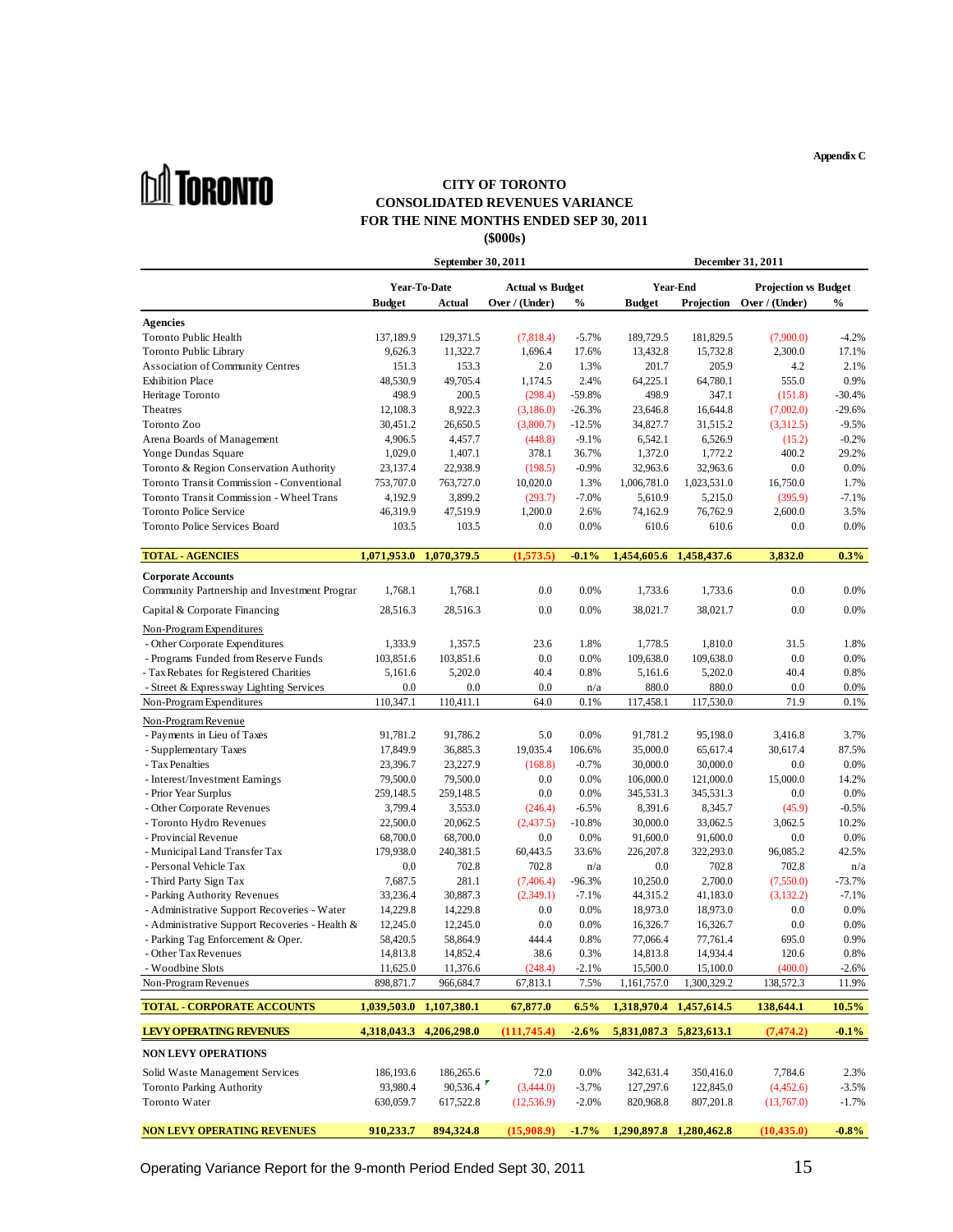### **CITY OF TORONTO Appendix D BUDGET ADJUSTMENTS FOR THE THIRD QUARTER ENDED SEPTEMBER 30, 2011**

**(\$000s)**

|                                                                                                                                         | <b>Gross</b><br><b>Expenditure Revenue Expenditure Position</b> | <b>Net</b>  |
|-----------------------------------------------------------------------------------------------------------------------------------------|-----------------------------------------------------------------|-------------|
| <b>Citizen Centred Service "A"</b>                                                                                                      |                                                                 |             |
| <b>Economic Development &amp; Culture</b>                                                                                               |                                                                 |             |
| One time Provincial OTPM Grant for Scotiabank Nuit Blanche                                                                              | 100.2<br>100.2                                                  | 0.0         |
| One time Provincial Celebrate Ontario Grant for Scotiabank<br>Nuit Blanche                                                              | 355.0<br>355.0                                                  | 0.0         |
| <b>Total Economic Development &amp; Culture</b>                                                                                         | 455.2<br>455.2                                                  | 0.0         |
| <b>Total Citizen Centred Service "A"</b>                                                                                                | 455.2<br>455.2                                                  | $\bf{0.0}$  |
| <b>Agencies</b>                                                                                                                         |                                                                 |             |
| <b>Toronto Public Health</b>                                                                                                            |                                                                 |             |
| Increase Ministry funding for Infection Prevention & Control<br>program (\$2.5K) and Children in Need of Treatment program<br>(\$34.8K) | 37.3<br>37.3                                                    | 0.0         |
| <b>Total Toronto Public Health</b>                                                                                                      | 37.3<br>37.3                                                    | 0.0         |
| <b>Total Agencies</b>                                                                                                                   | 37.3<br>37.3                                                    | 0.0         |
|                                                                                                                                         |                                                                 |             |
| <b>Total</b>                                                                                                                            | $-492.5$                                                        | $492.5$ 0.0 |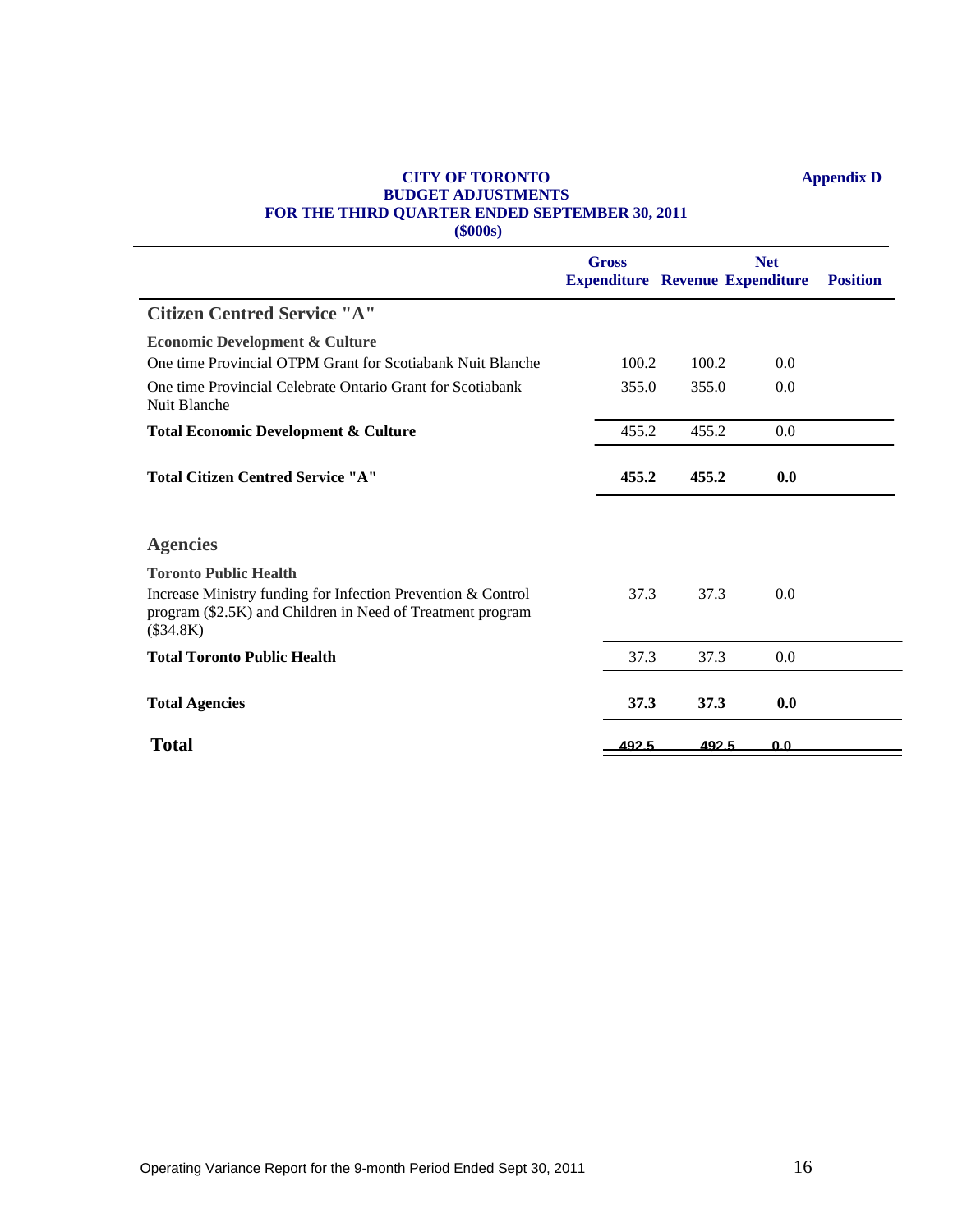## **Appendix E**

## **Operating Variance Report For Nine-Month Period Ended September 30, 2011 Significant Variance by Program and Agency**

## **City Operations**

## Citizen Centred Services "A"

As shown in Table 2 below, Citizen Centred Services "A" reported a favourable net variance of \$9.008 million or 1.3% for the nine-month period ended September 30, 2011 and projects a year end favourable net variance of \$15.495 million or 1.6% under the 2011 Approved Net Operating Budget. The reasons for these variances are discussed below.

| Table 2                                      |              |                    |
|----------------------------------------------|--------------|--------------------|
| Citizen Centred Services "A"                 |              |                    |
| Net Expenditure Variance (\$ Million)        |              |                    |
|                                              | YTD Sep 2011 | Projected Y/E 2011 |
|                                              | Over/(Under) | Over/(Under)       |
| <b>Affordable Housing Office</b>             | (0.1)        | (0.1)              |
| <b>Children's Services</b>                   |              |                    |
|                                              | $0.0\,$      | (0.0)              |
| <b>Court Services</b>                        | 6.0          | (1.0)              |
| <b>Economic Development and Culture</b>      | 0.1          | (0.2)              |
| <b>Emergency Medical Services</b>            | 0.7          | 2.0                |
| Long Term Care Homes and Services            | (1.2)        | (2.1)              |
| Parks, Forestry & Recreation                 | (6.5)        | (5.0)              |
| Shelter, Support & Housing Administration    | (2.9)        | (1.6)              |
| Social Development, Finance & Administration | (0.1)        | (0.1)              |
| Toronto Employment & Social Services         | (4.4)        | (6.7)              |
| 311 Customer Service Strategy                | (0.7)        | (0.8)              |
| Total                                        | (9.0)        | (15.5)             |

*Court Services* reported a favourable gross variance of \$2.621 million or 7.7% and an unfavourable net variance of \$6.012 million or 58.0% respectively of planned expenditures for the nine-month period ended September 30, 2011. The favourable gross variance was primarily related to lower than budgeted payments to the Province, and delays in courthouse renovation work and hiring of staff for vacant positions. On the revenue side, there were delays between when fines were imposed and collected, thus resulting in the unfavourable net expenditure variance. Court Services is anticipating a favourable year-end net variance of \$0.972 million or 8.0% primarily due to lower than budgeted payments to the Province.

*Emergency Medical Services (EMS)* reported unfavourable net expenditure variance of \$0.678 million representing 1.6 per cent of planned expenditures for the nine-month period ended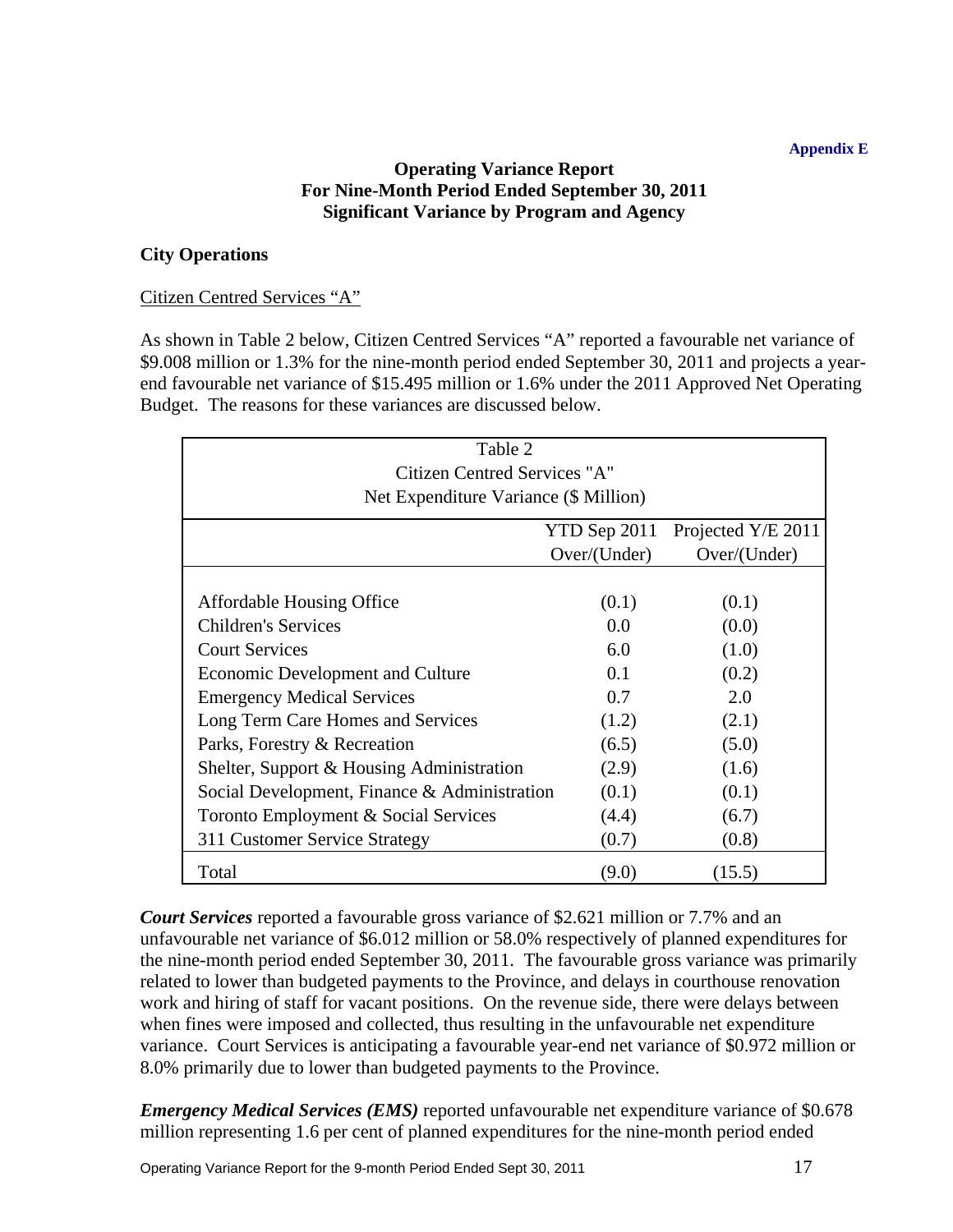September 30, 2011. The unfavourable net variance is largely attributed to a shortfall in cost share funding for the Central Ambulance Communication Centre (CACC) operation.

EMS is projecting an unfavourable gross expenditure variance of \$0.266 million or 0.2 per cent and an unfavourable net variance of \$1.998 million or 3.0 per cent of the 2011 Approved Budget at year-end.

- The projected gross over expenditure of \$0.266 million is mainly attributed to over expenditure in salaries and benefits of \$1.2 million (as gapping of \$3.9 million was not fully achieved) and cost increases in fuel and utilities of \$0.5 million, partially offset by combined savings of \$0.8 million in overtime and \$0.600 in materials and supplies and contracted services.
- The revenue shortfall of \$1.732 million is mainly due a Provincial base funding shortfall for the Central Ambulance Communication Centre (CACC) that has been historically funded at 100% by the Province. EMS is currently negotiating with the Ministry of Health and Long-Term Care to ensure full cost recovery of 100% for CACC for 2011.

*Long Term Care Homes and Services* reported a favourable variance of \$1.156 million or 3.8% under planned net expenditures for the 9-month period ending September 30, 2011 and is anticipating a favourable year-end net variance of \$2.1 million or 4.5% of the 2011 Approved Net Operating Budget as a result of savings generated through the attrition management process and a favourable adjustment related to Provincial claims from 2008.

*Parks, Forestry and Recreation (PF&R)* reported a favourable net variance of \$6.524 million or 3.2% of net planned expenditures for the nine-month period ended September 30, 2011. The variance reflecting a favourable gross expenditure variance of \$6.180 million or 2.2% due to internal cost containment measures and unfilled seasonal positions and a favourable revenue variance of \$0.345 million or 0.5% due to over-achieved revenue for recreation program and ice permits. PF&R anticipates a favourable year-end net variance of \$5.0 million or 1.8% due to savings as a result of unfilled seasonal positions, internal cost containment on supplies, equipment and contracted services, as well as over-achieved revenues for recreation programs. The difference in savings reported in the Third Quarter variance report and at year-end is due to Facilities Interdepartmental Charges (IDCs) that are paid at year-end.

*Shelter, Support and Housing Administration (SSHA)* is projecting a favourable year-end variance of \$1.578 million or 0.5% of the 2011 Approved Net Operating Budget. The projected favourable variance is primarily the result of the following activities:

- unfavourable net variance of \$3.566 million in Shelter Services, reflecting reduced subsidy due to lower than budgeted bed night volumes;
- net savings of \$10.767 million reflecting savings from under spending in Social Housing, the result of savings in property taxes, garbage levy, and rent supplement costs. These gross savings, however, are partially offset by a reduction of \$6.465 million in reserve revenue, as the savings eliminated the need to use reserve funding; and
- additional net savings of \$0.842 million in other services is primarily the result of savings in salaries, due to delays in hiring staff.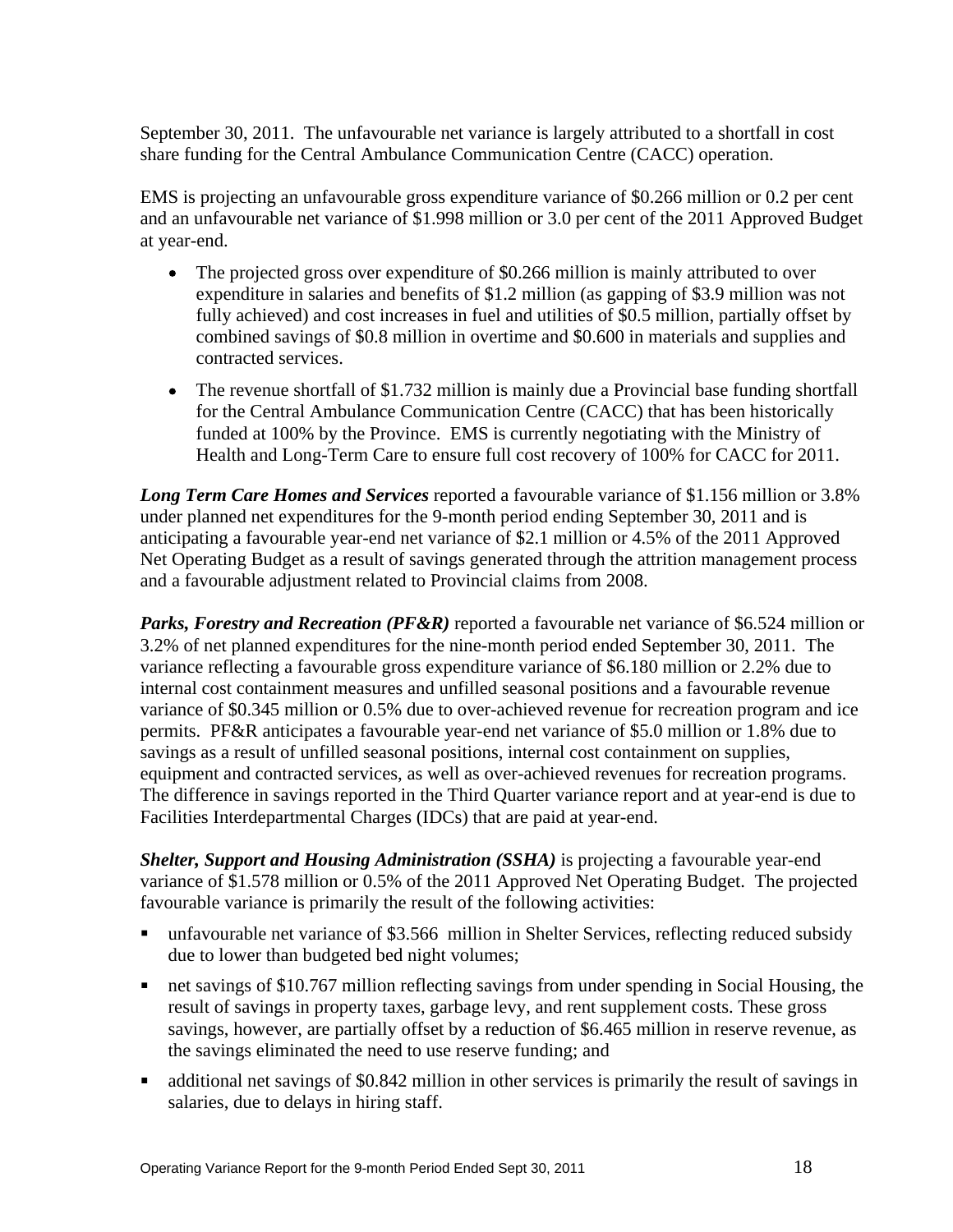*Toronto Employment and Social Services (TESS)* reported a favourable net expenditure of \$4.375 million or 3.0% under planned expenditures during the nine-month period ended September 30, 2011. TESS is projecting a favourable net variance of \$6.661 million or 3.3% at year-end mainly as a result of lower social assistance costs due to case mix (higher proportion of singles as compared to families), lower special diet expenditures, and the additional subsidy resulting from the revised Ontario Works funding model implemented by the Province effective April 1, 2011.

The average actual monthly caseload for the nine-months ended September 30, 2011, was 99,563 compared to the budget of 99,922. Due to the continuing economic and labour market uncertainty in certain sectors of the domestic and global economy, TESS will carefully monitor caseloads during the remainder of the year.

*311 Toronto* reported a favourable net expenditure variance of \$0.706 million or 10.5% under the 2011 approved planned expenditures for the period ending September 30, 2011 and projects a favourable year-end net expenditure variance of \$0.834 million or 8.7% less than the 2011 Approved Operating Budget. The favourable variance is primarily from delays in filling vacant positions due to the hiring slow-down, as well as savings achieved because of curtailing discretionary spending.

Citizen Centred Services "B"

As indicated in Table 3 below, Citizen Centred Services "B" Programs collectively reported a favourable net expenditure variance of \$4.585 million or 1.0% under planned expenditures for the nine months ended September 30, 2011, and projects a favourable net expenditure variance of \$4.293 million or 0.7% under the 2011 Approved Net Operating Budget by year-end. Major causes of the variances are discussed below.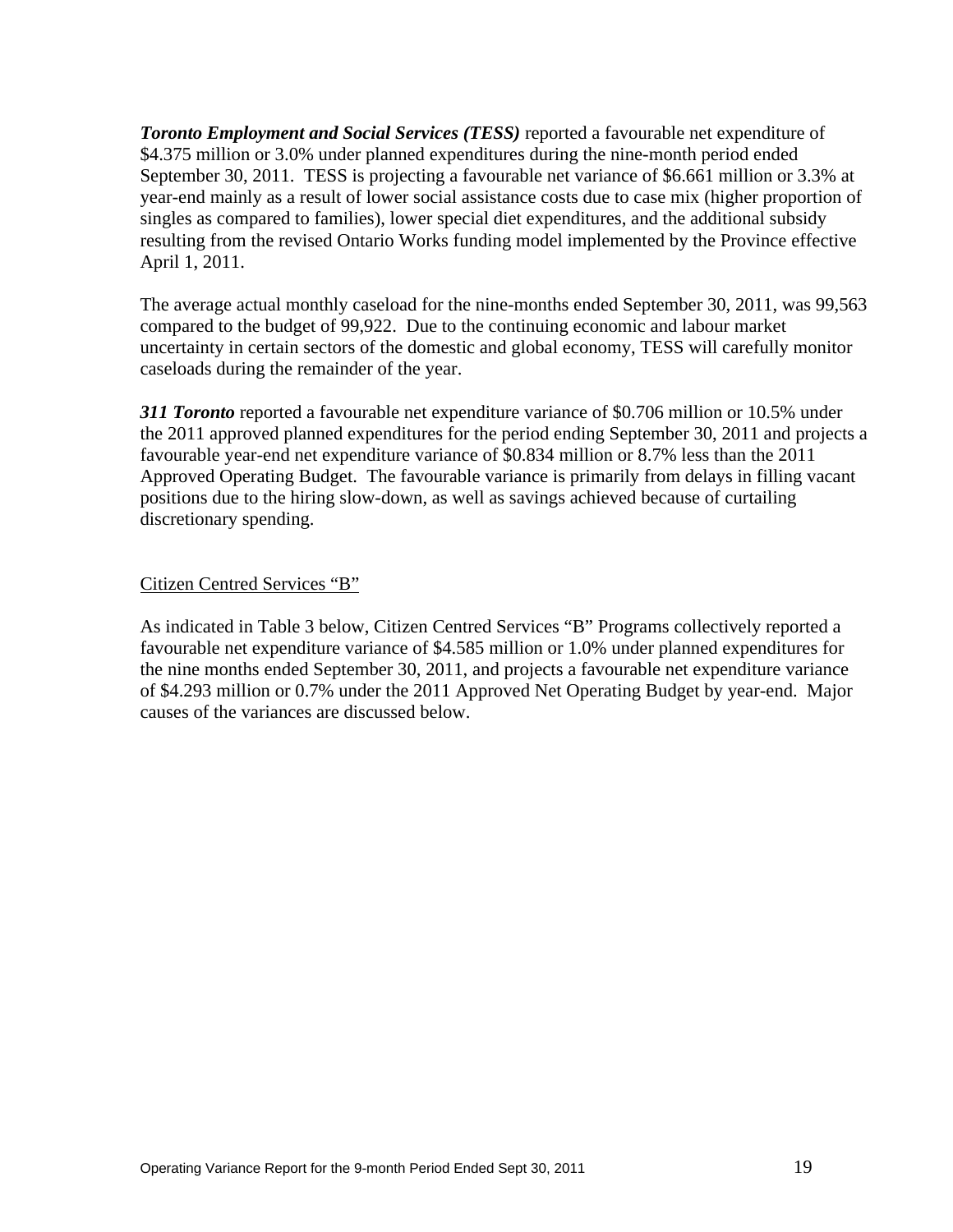| Table 3<br>Citizen Centred Services "B"<br>Net Expenditure Variance (\$ Million) |              |                                                 |  |
|----------------------------------------------------------------------------------|--------------|-------------------------------------------------|--|
|                                                                                  | Over/(Under) | YTD Sep 2011 Projected Y/E 2011<br>Over/(Under) |  |
|                                                                                  |              |                                                 |  |
| <b>City Planning</b>                                                             | (0.3)        | (0.4)                                           |  |
| <b>Fire Services</b>                                                             | 1.9          | 3.7                                             |  |
| Municipal Licensing & Standards                                                  | (1.1)        | (0.6)                                           |  |
| Policy, Planning, Finance and Administration                                     | (1.0)        | (1.4)                                           |  |
| <b>Technical Services</b>                                                        | 0.8          | (0.0)                                           |  |
| <b>Toronto Building</b>                                                          | (4.9)        | (0.0)                                           |  |
| <b>Toronto Environment Office</b>                                                | (0.3)        | (0.2)                                           |  |
| <b>Transportation Services</b>                                                   | 0.3          | (5.3)                                           |  |
| <b>Waterfront Secretariat</b>                                                    | (0.1)        | (0.2)                                           |  |
| Total                                                                            | (4.6)        | (4.3)                                           |  |

*Fire Services* was over spent by \$1.915 million net or 0.7% of planned expenditures as of September 30, 2011. This was primarily the result of higher than budgeted gross expenditures of \$4.6 million for fringe benefits due to OMERS costs and WSIB claims and non-salary unbudgeted spending of \$0.4 million for demolition of the old Empress Hotel on Yonge Street after the January fire. These variances were partially offset by under-spending of \$1.9 million in salaries due to the number of firefighter vacancies and \$0.3 million under-spending in other material & supplies, equipment and contracted services. At September 30th, vacancies total 114 positions. These positions are comprised of 86 operations staff including new recruits and 28 non-operations staff. Due to affordability issues no new classes of recruits have yet been scheduled for 2011.

As of September 30th, revenue was 4.6% or \$0.538 million higher than planned mainly due to surplus Provincial funding for HUSAR/CBRN activities of \$0.2 million and other unplanned revenue of \$0.2 million including early recoveries from Ontario Hydro for radio services, recoveries for insured losses and sales of scrap. Unbudgeted revenue of \$0.4 million for the recovery of demolition costs received from the Yonge St. building owner are generally offset by lower than estimated revenue from chargeable false alarms.

For year-end, over-spending of \$5.8 million for fringe benefits offset by continued gapping for \$2.5 million and revenue shortfalls of \$0.4 million (for the combined impact of chargeable false alarms and elevator/vehicle response fees) are anticipated to result in an unfavourable net expenditure variance of 1.0% or \$3.681 million for Fire Services.

*Policy, Planning, Finance and Administration (PPFA)* reported a favourable gross expenditure variance for the nine-month period ended September 30, 2011 of \$2.041 million or 11.7% under planned expenditures and a favourable net expenditure variance of \$0.953 million or 12.0%.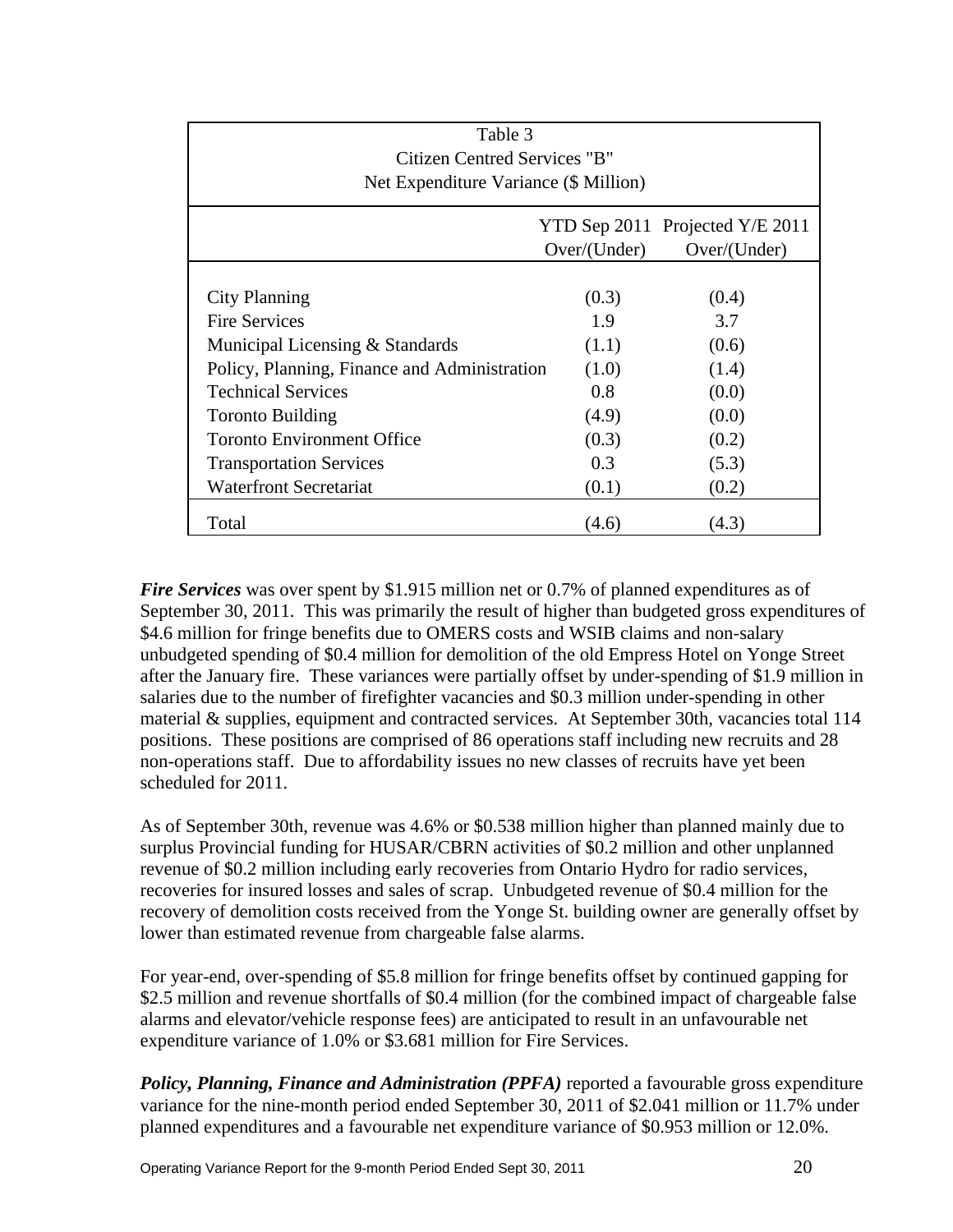PPF&A projects a favourable net variance of \$1.365 million or 12.1% by year-end. This favourable variance is mainly attributed to the under-expenditure in salaries and benefits as a result of hiring slow-down.

*Transportation Services* reported a year-to-date unfavourable net variance of \$0.329 million or 0.2% above planned expenditures as at September 30, 2011. The gross expenditures were under budget by \$14.606 million or 7%, primarily due to savings in salaries and benefits resulting from vacant positions (\$4.243 million), winter maintenance contracts (\$5.735 million), road operations and pavement marking contracts (\$0.881 million) and Utility Cut Repair program (\$6.603 million), which were partially offset by over expenditure in de-icing salt (\$6.151 million). For revenues, the Program reported an unfavourable variance of \$14.935 million or 23% as of September 30, 2011. This was due to under achieved revenues from the recovery of utility cut and surface repair costs (\$13.874 million) due to unanticipated fluctuation of utility cut repair work and under budget recoveries from the Public Realm Reserve Fund (\$1.614 million), which were partially offset by a favourable variance in Right of Way user fees (\$1.444 million).<br>Subject to the winter weather conditions, the year-end gross expenditure is projected to be under

budget by \$7.065 million or 2.4%, mainly due to anticipated savings in salaries and benefits and lower than planned winter maintenance costs, partially offset by over expenditure in de-icing salt and interdivisional charges. Year end revenue is projected to be \$1.756 million under budget due to lower than planned recoveries in the Public Realm unit, since the 2011 budget was based on projections, as the Public Realm unit was operating below staffing levels required to carry out full operations and no actual experience was available, resulting in the projected year-end favourable net variance of \$5.309 million or 3.1%.

## Internal Services

As show in Table 4 below, during the nine months ended September 30, 2011, Internal Services Programs collectively reported a favourable net expenditure variance of \$8.113 million or 6.6% under planned expenditures, and project a year-end favourable variance of \$7.407 million or 4.6% under the 2011 Approved Operating Net Budget due to the following:

| Table 4<br><b>Internal Services</b>   |               |                                 |
|---------------------------------------|---------------|---------------------------------|
| Net Expenditure Variance (\$ Million) |               |                                 |
|                                       |               | YTD Sep 2011 Projected Y/E 2011 |
|                                       | Over/ (Under) | Over/(Under)                    |
| Office of the Chief Financial Officer | (0.3)         | (0.4)                           |
| Office of the Treasurer               | (1.8)         | (2.4)                           |
| Facilities Management & Real Estate   | (3.8)         | (1.5)                           |
| <b>Fleet Services</b>                 | 0.1           | (0.2)                           |
| Information & Technology              | (2.4)         | (2.9)                           |
| Total                                 | (8.1)         | (7.4)                           |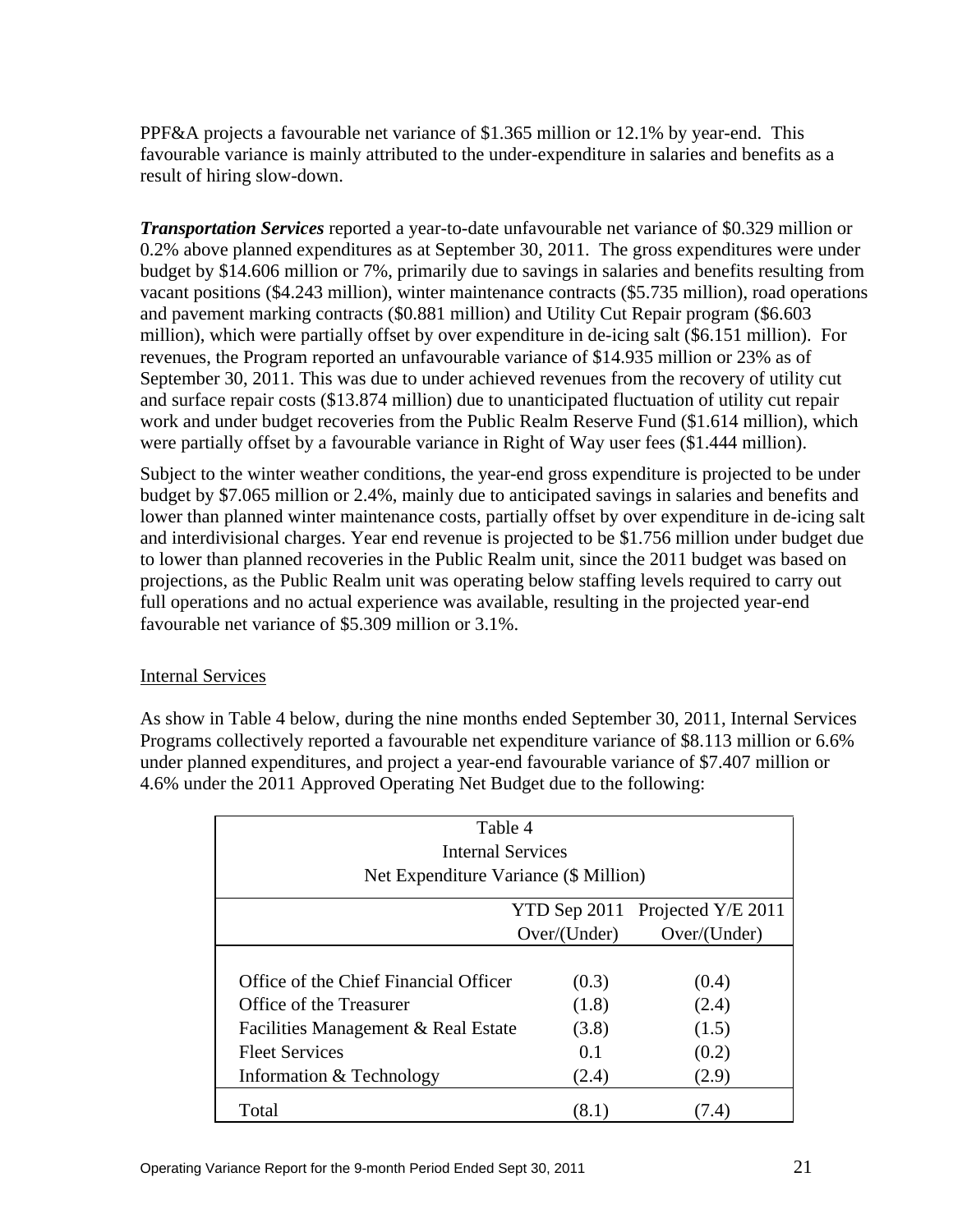The *Office of the Treasurer* (inclusive of Revenue Services, Accounting Services, Pensions, Payroll & Employee Benefits and Purchasing & Materials Management Divisions) reported a favourable net expenditure variance of \$1.785 million or 8.6% under the Approved Net Operating Budget for the period ending September 30, 2011 and projects a favourable year-end net expenditure variance of \$2.426 million or 8.0% less than the 2011 Approved Operating Budget. The favourable variance is primarily from delays in filling vacant positions due to the deferred start-up of program review initiatives, as well as savings achieved because of curtailing discretionary spending.

*Facilities Management & Real Estate (FM&RE)* reported a favourable net expenditure variance of \$3.754 million or 9.7% under planned expenditures as at September 30, 2011. This favourable variance was primarily due to under-expenditure of \$3.070 in utilities and collecting \$2.8 million in additional revenues attributed to the Energy Efficiency Office energy incentives program. Maintenance contracts were outsourced, thus resulting in over expenditures of \$2.8 million due to delays in hiring maintenance staff, however, these costs were mitigated by salary savings. FM&RE projects a favourable net variance at year-end of \$1.528 million or 2.8% below the 2011 Approved Operating Budget. The under-spending will be reduced to \$1.5 million primarily due to property tax payments of \$3.4 million by year-end.

*Information & Technology* **(I&T)** reported a favourable net variance of \$2.388 million or 4.0% of planned expenditures as at September 30, 2011. The Program is projecting a favourable net variance at year-end of \$2.912 million or 4.3%. This is largely due to lower spending for salaries and benefits attributed to vacancies resulting from resignations, retirements, the hiring slow down, and recruitment challenges faced by the Division. In addition, lower software maintenance and telephone costs were achieved through better pricing and terms resulting from effective contract negotiations. Conscious control of discretionary expenses also contributed to the surplus.

## City Manager's Office (CMO)

The *City Manager's Office* reported a favourable net variance of \$3.241 million or 11.7% of planned expenditures for the nine-month period ended September 30, 2011. The favourable variance was primarily due to hiring delays and savings in non-labour expenditures due to the implementation of cost containment measures. The Program is projecting a favourable net variance at year-end of \$3.271 million or 8.9% of the 2011 Approved Net Operating Budget.

| Table 5<br><b>City Manager Office</b><br>Net Expenditure Variance (\$ Million) |                    |
|--------------------------------------------------------------------------------|--------------------|
| YTD Sep 2011                                                                   | Projected Y/E 2011 |
| Over/(Under)                                                                   | Over/(Under)       |
| (3.2)<br><b>City Manager's Office</b>                                          | (3.3)              |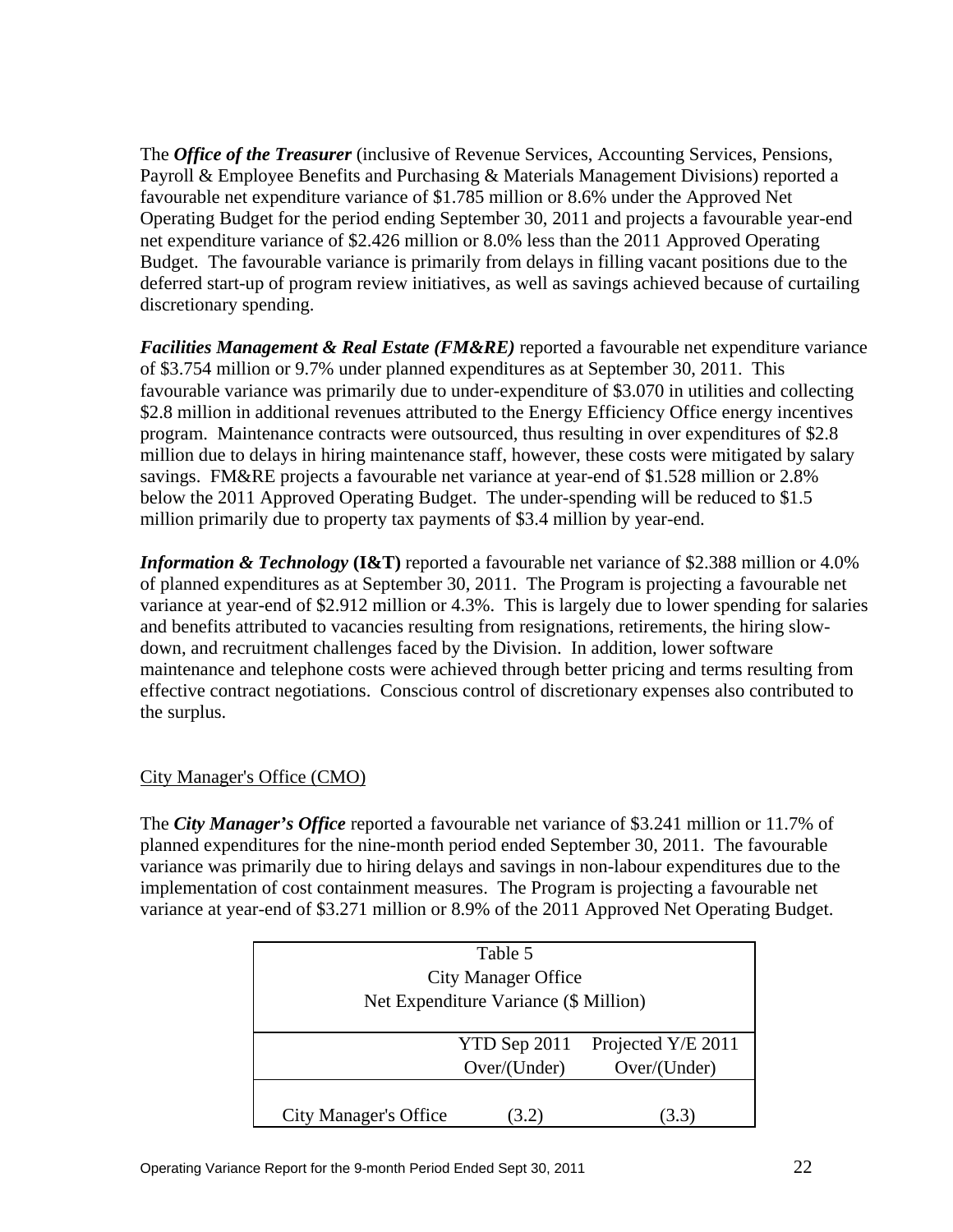## Other City Programs

*Other City Programs* collectively (see Table 6 below) reported a favourable net variance of \$2.673 million or 5.1% under planned expenditures for the nine-month period ended September 30, 2011, and project a year-end favourable net variance of \$1.769 million or 2.5% under the 2011 Approved Net Operating Budget. The favourable year-end projected variance is mainly due to savings from vacant positions because of hiring slow-down across Programs as well as

|                            | Table 6<br>Other City Programs<br>Net Expenditure Variance (\$ Million) |                                 |
|----------------------------|-------------------------------------------------------------------------|---------------------------------|
|                            |                                                                         | YTD Sep 2011 Projected Y/E 2011 |
|                            | Over/(Under)                                                            | Over/(Under)                    |
| <b>City Clerk's Office</b> | 0.1                                                                     | (0.3)                           |
| <b>Legal Services</b>      | (1.3)                                                                   | (0.2)                           |
| Mayor's Office             | (0.3)                                                                   | (0.3)                           |
|                            | (1.2)                                                                   | (1.0)                           |

## Accountability Offices

*Accountability Offices* collectively realized a net under expenditure of \$0.510 million or 10.4% below planned expenditures for the nine-month period ended September 30, 2011. Overall, these Offices project under-spending of \$0.367 million net or 5.3% of the 2011 Approved Net Operating Budget at year-end mainly due to staff vacancies and hiring delays.

| Net Expenditure Variance (\$ Million)  | Table 7<br><b>Accountability Offices</b> |                                                 |
|----------------------------------------|------------------------------------------|-------------------------------------------------|
|                                        | Over/(Under)                             | YTD Sep 2011 Projected Y/E 2011<br>Over/(Under) |
| <b>Auditor General's Office</b>        | (0.2)                                    | (0.1)                                           |
| <b>Integrity Commissioner's Office</b> | (0.0)                                    | (0.0)                                           |
| Lobbyist Registrar's Office            | (0.3)                                    | (0.3)                                           |
| <b>Ombudsman's Office</b>              | (0.0)                                    | 0.0                                             |
| Total                                  | (0.5)                                    | (0.4)                                           |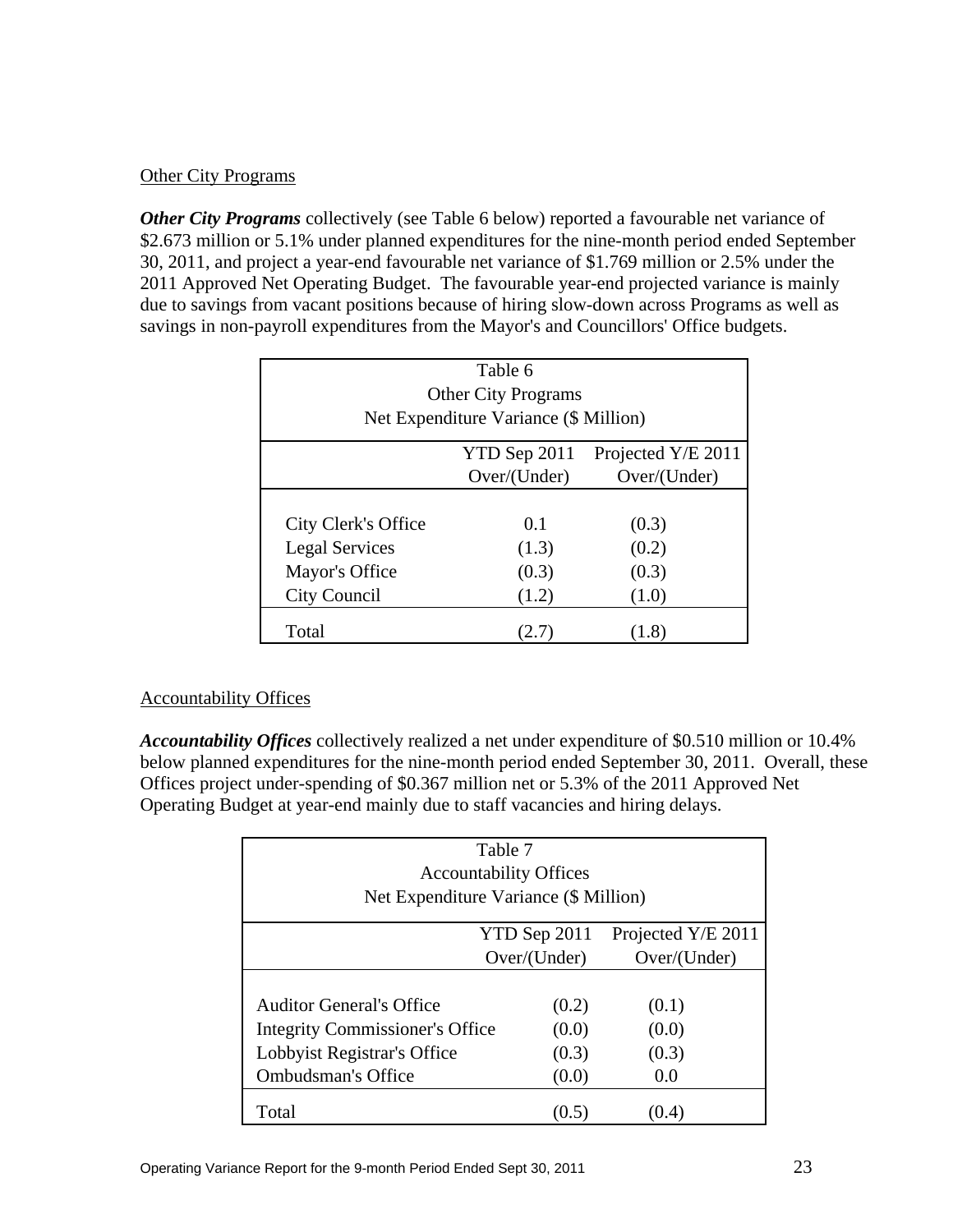## **Agencies**

Agencies collectively reported a favourable variance of \$36.365 million or 3.0% below planned net expenditures for the nine-month period ended September 30, 2011 and project under expenditure at year-end of \$5.574 million or 0.3% below the 2011 Approved Net Operating Budget as outlined in Table 8 below.

|                                           | Table 8<br>Agencies |                                 |
|-------------------------------------------|---------------------|---------------------------------|
| Net Expenditure Variance (\$ Million)     |                     |                                 |
|                                           |                     | YTD Sep 2011 Projected Y/E 2011 |
|                                           | Over/(Under)        | Over/ (Under)                   |
| <b>Toronto Public Health</b>              | (1.4)               | (1.8)                           |
| Toronto Public Library                    | (0.3)               | (0.2)                           |
| <b>Association of Community Centres</b>   | (0.1)               | (0.0)                           |
| <b>Exhibition Place</b>                   | (0.4)               | (0.6)                           |
| Heritage Toronto                          | (0.1)               | (0.0)                           |
| Theatres                                  | 0.3                 | 0.9                             |
| Toronto Zoo                               | 1.0                 | 0.9                             |
| Arena Boards of Management                | 0.1                 | (0.0)                           |
| Yonge Dundas Square                       | (0.2)               | (0.1)                           |
| Toronto & Region Conservation Authority   | $0.0\,$             | 0.0                             |
| Toronto Transit Commission - Conventional | (26.0)              | (12.5)                          |
| Toronto Transit Commission - Wheel Trans  | (1.6)               | (1.3)                           |
| <b>Toronto Police Service</b>             | (2.0)               | (1.6)                           |
| <b>Toronto Police Services Board</b>      | $0.0\,$             | 0.0                             |
| Total                                     | (30.8)              | (16.2)                          |

**Toronto Public Health (TPH)** reported favourable gross and net expenditure variances of \$9.205 million and \$1.387 million representing 5.5% and 4.4% under planned expenditures respectively during the nine-month period ended September 30, 2011. The favourable gross variance was mainly attributed to under spending in salaries and benefits as a result of the hiring slow-down, combined with the delays in the opening of dental clinics under the 100% Provincially-funded Healthy Smiles Ontario Program due to legal issues with finalizing the lease agreements with potential landlords. The Program is projecting favourable gross and net expenditure variances of \$9.700 million gross and \$1.800 million net respectively at year-end.

*Theatres* (Toronto Centre for the Arts, St Lawrence Centre for the Arts, Sony Centre for the Performing Arts) are all reporting 3rd quarter unfavourable variances totalling \$0.258 million or 8.4% of planned expenditures for the group for the nine-month period ended September 30, 2011. The Theatre group collectively projects that these unfavourable variances will increase to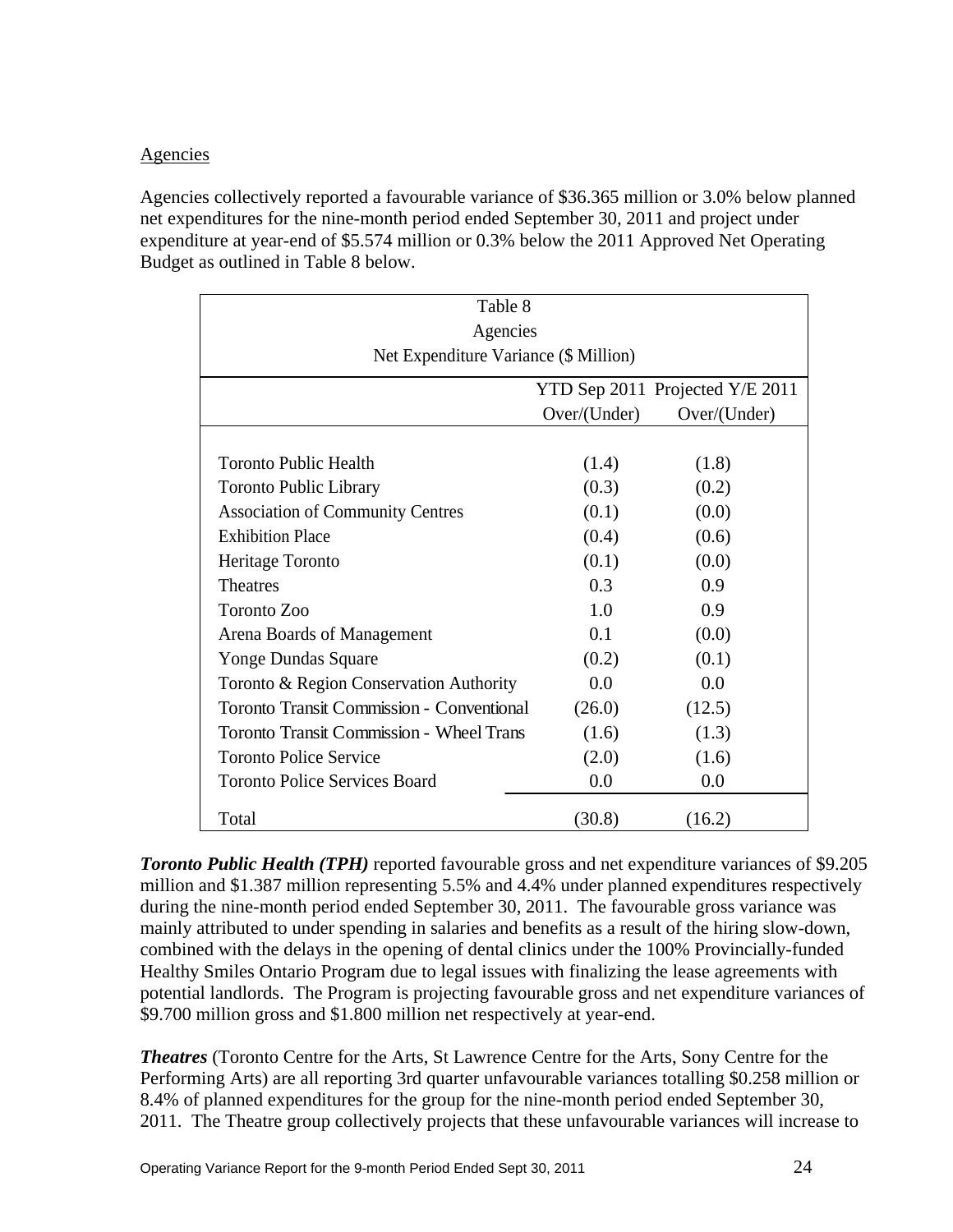\$0.915 million by year-end representing 27.7% of the consolidated 2011 Theatre Operating Budget of \$3.3 million. The projected unfavourable variances are mainly due to a reduction in show bookings, show cancellations, and reduced stage and facility utilization.

*Toronto Zoo* reported an unfavourable net expenditure variance of \$1.037 million or 19.6% above budget for the 9 months ended September 30, 2011. This unfavourable variance was primarily the result of an 8.6% shortfall in general admissions (115,047 visits). The lower attendance resulted in \$3.8 million lower revenues including parking, admission retail and rides sales. Implementation of cost containment and hold backs contributed \$2.7 million expenditure reductions to partially offset the impact of the revenue shortfall. The overall economic climate has impacted consumer spending on leisure / recreational activities with visitor traffic to cultural attractions in the GTA down by 8.2% over the prior year to the end of September. The reduced spending is expected to continue through 2011, with a projected year-end unfavourable net expenditure variance of \$0.895 million or 7.7% above the 2011 Approved Net Operating Budget. The Toronto Zoo will continue to closely monitor expenditures and revenues, endeavouring to remain within the Council 2011 Approved Operating Budget.

*Toronto Transit Commission (TTC)* reported a favourable net expenditure variance of \$27.647 million or 7.1% (Conventional and Wheel-Trans combined) for the period ending September 30, 2011. This favourable year-to-date variance primarily reflects better than expected ridership results to date and lower non-labour expenses largely attributable to reduced bus and streetcar maintenance requirements, lower natural gas prices, delayed leased space commencements, property tax exemptions for administrative facilities and lower depreciation expenses. It must be noted, however, that this favourable year-to-date variance will be partially offset by projected requirements for the balance of the year for corporate restructuring severance-related expenses, anticipated higher accident claims settlement costs and the loss associated with the transfer of the TTC's Yonge/York Mills property to Build Toronto.

It is currently projected that the TTC and Wheel-Trans combined net expenditures will be \$13.8 million or 2.7% under budget at year-end. This favourable year end variance reflects the projected TTC ridership level of 499 million, compared to the budget of 487 million. The passenger revenue increase of \$18.1 million as well as other favourable expenditure results will be partially offset by the aforementioned increases for corporate restructuring, accident claims settlements and the Yonge/York Mills property transfer.

*Toronto Police Services (TPS)* reported a favourable net variance of \$1.950 million, representing 0.3% under planned expenditures for the 9 month period ended September 30, 2011. This favourable variance was attributed to an unfavourable salary variance resulting from less than budgeted attrition which is more than offset by greater than expected fees and recoveries. The Toronto Police Services currently project a favourable net variance at year-end of \$1.6 or 0.2% of their 2011 Approved Net Operating Budget.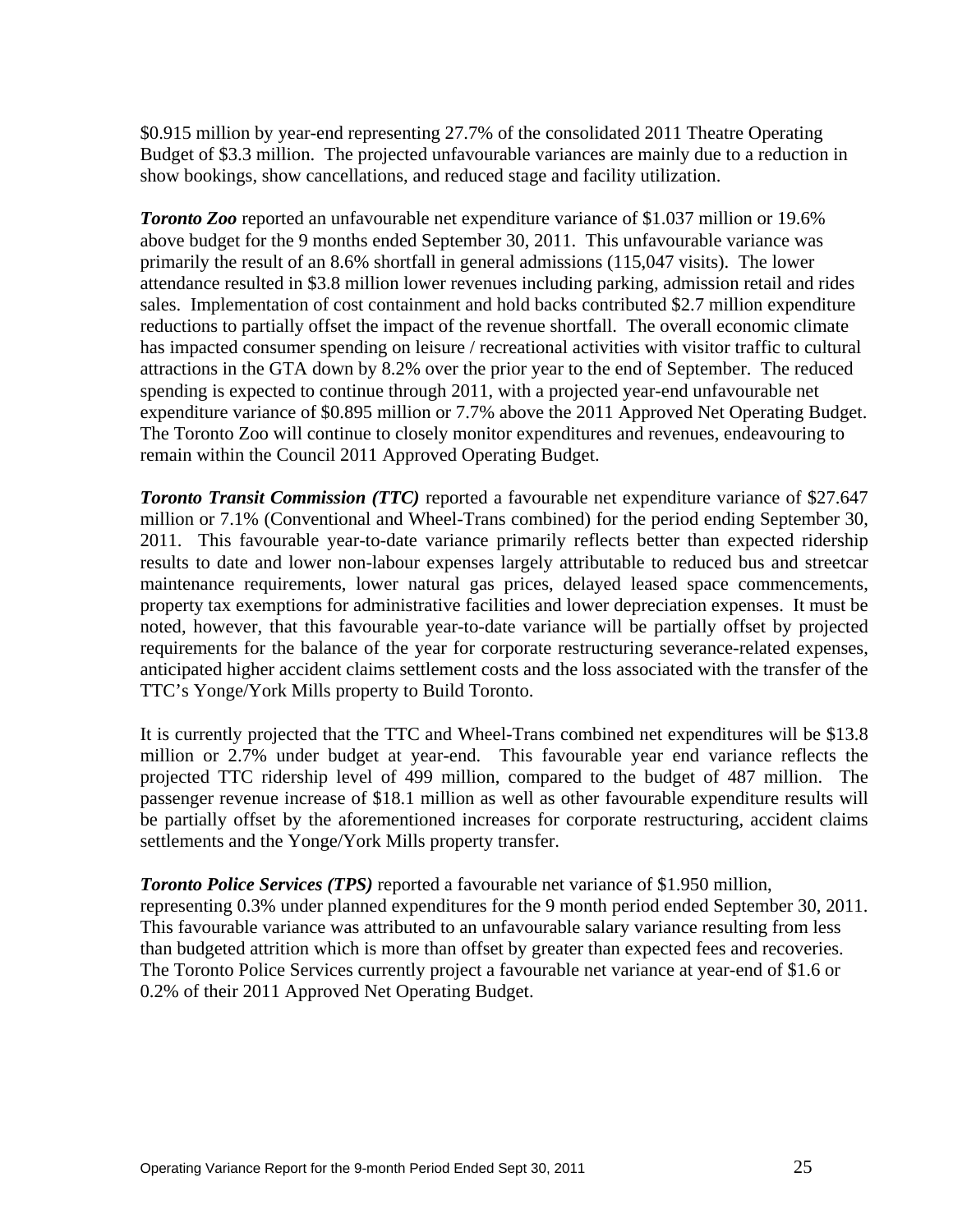## **Corporate Accounts**

For the period ended September 30, 2011, Corporate Accounts reported a favourable net expenditure variance of 76.655 million under planned expenditures and is projected to have a favourable net expenditure variance of \$105.217 million at year-end, as shown in Table 9 below.

| Table 9<br><b>Corporate Accounts</b><br>Net Expenditure Variance (\$ Million) |              |                                 |  |
|-------------------------------------------------------------------------------|--------------|---------------------------------|--|
|                                                                               |              | YTD Sep 2011 Projected Y/E 2011 |  |
|                                                                               | Over/(Under) | Over/(Under)                    |  |
| Community Partnership and Investment Program                                  | $0.0\,$      | $0.0\,$                         |  |
| Capital & Corporate Financing                                                 | $0.0\,$      | (6.4)                           |  |
| Non-Program Expenditures                                                      | (6.2)        | 41.9                            |  |
| Non-Program Revenues                                                          | (70.5)       | (140.8)                         |  |
| Total                                                                         | (76.7)       | (105.2)                         |  |

*Capital & Corporate Financing* is projected to be \$7.619 million under the 2011 Approved Net Operating Budget at year-end. Debt issuance for 2011 is behind schedule and interest rates are lower than budgeted.

*Non-Program Expenditures* is projected to be \$41.936 million or 7.9% over the 2011 Approved Net Operating Budget at year-end. The savings of \$3.009 million in the Vacancy Rebate Program based on a review of the pending vacancy rebate applications, \$2.902 million in the Solid Waste Rebate Program due to a lower than budgeted number of households and multiresidential units being eligible for rebates; and under-spending of \$3.560 million in electricity costs associated with street and expressway lighting are more than offset by an unfavourable variance of \$31.643 million in Tax Deficiencies primarily due to higher than budgeted assessment appeals and unbudgeted Voluntary Separation Program (VSP) payouts with an estimate of \$19.986 million for the City Operations and Toronto Public Library.

*Non-Program Revenues* realized a favourable variance of \$70.481 million or 7.9% above planned for the period ended September 30, 2011; and it is projected that Non-Program Revenues will be \$140.753 million or 12.2% above the 2011 Approved Net Operating Budget at year-end. The favourable variances are largely due to \$96.5 million in Municipal Land Transfer Tax (MLTT) revenue in excess of the budget of \$220.5 million; \$30.617 million in Supplementary Taxes in excess of the budget of \$35.0 million; extra \$15.0 million in Interest/Investment Earnings due to a more robust cash flow during 2011 which allowed more funding being generated from short-term investments instead of having to sell longer-term securities that are being held yielding at a high rate of return; additional \$3.417 million in Payments In Lieu of Taxes due to less appeals than budgeted; additional \$3.063 million from Toronto Hydro dividend income; and savings of \$2.0 million expenditures in Personal Vehicle Tax (PVT) since the late 2010 PVT renewal payments collected in 2011 by the Ministry of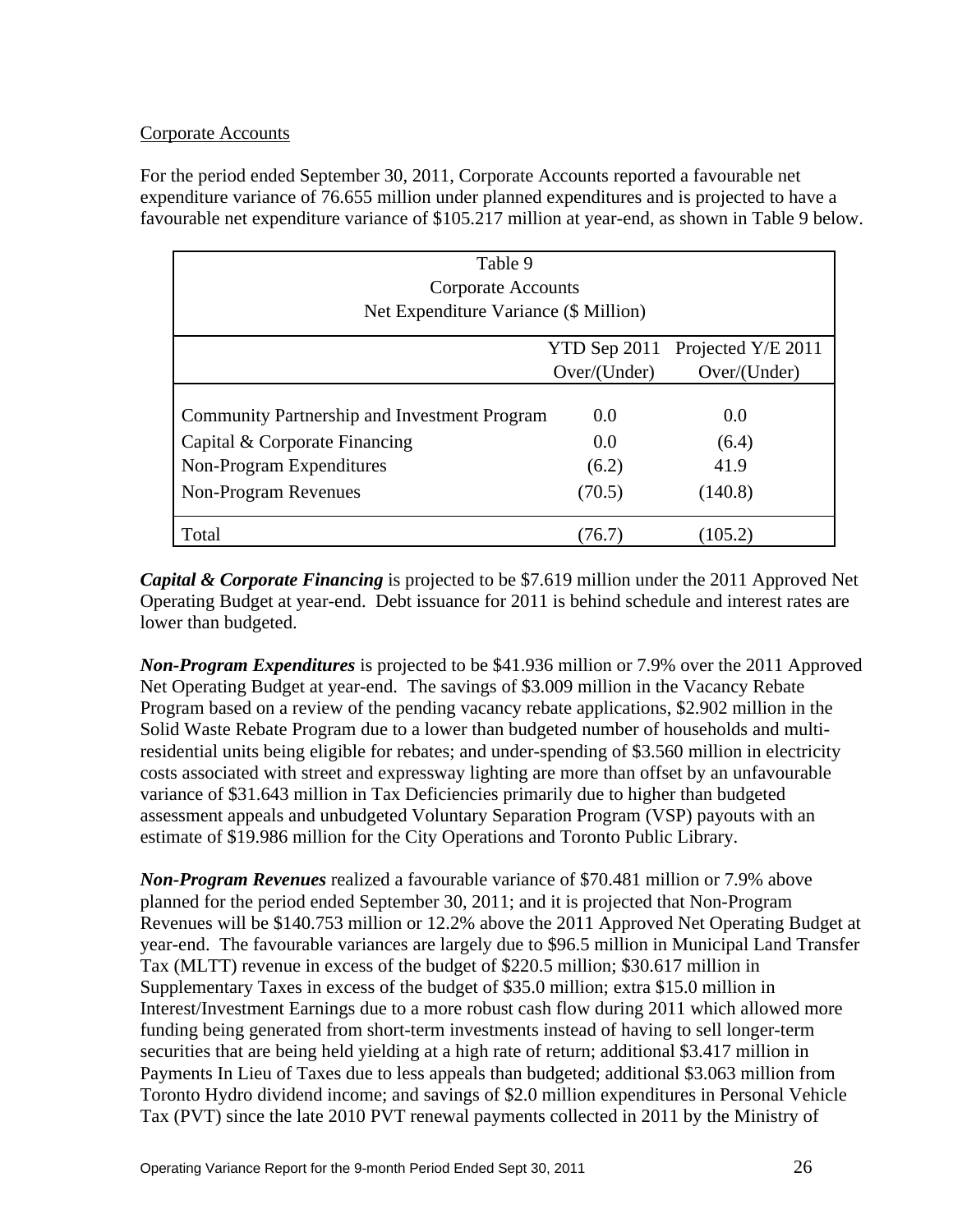Transportation will be enough to offset the required refund administration and provincial charges.

The favourable variances, as noted above, are partially offset by the loss of \$7.101 million in Third Party Sign Tax (TPST) revenues because of the recent court ruling that the TPST is not applicable to all pre-existing Signs and the underachievement of \$3.132 million in parking activity revenues by Toronto Parking Authority.

| Table 10<br><b>Rate Supported Programs</b><br>Net Expenditure Variance (\$ Million)                |                              |                                      |
|----------------------------------------------------------------------------------------------------|------------------------------|--------------------------------------|
|                                                                                                    | YTD Sep 2011<br>Over/(Under) | Projected $Y/E 2011$<br>Over/(Under) |
| <b>Solid Waste Management Services</b><br><b>Toronto Parking Authority</b><br><b>Toronto Water</b> | 8.1<br>2.7                   | (18.2)<br>4.2<br>(1.2)               |
| Total                                                                                              | 12.1                         | (15.3)                               |

## Rate Supported Programs

*Solid Waste Management Services (SWMS)* was over spent by \$8.075 million net of planned expenditures as of September 30, 2011. This was primarily the result of higher than budgeted gross expenditures of:

- **53.5 million over-spent for salaries & benefits, specifically for modified duties and due to** the need for temporary backfill of workers in order to support collection services.
- $\bullet$  \$6 million over-spent due to early posting of Green Lane debt charges.
- \$1.6 million in offsetting savings from lower interdepartmental charges for Revenue Services, PPFA and 311 due to the on-going hiring slow-down as well as lower costs for contracted collection and processing due to lower volumes.

Actual positions were 1,311 compared to approved positions of 1,342 mainly being over strength in temporary staff in order to maintain collection schedules and being slightly understaffed for permanent employees.

Revenues were \$0.072 million over budget as of September 30, 2011 due to slightly higher than estimated recoveries for waste services based on volumes.

Year-end gross expenditures are projected to be 3.1% or \$10.462 million lower than budgeted mainly due to contracted collection, contracted processing of recyclables and lower tonnages of waste being transferred, hauled and disposed at Green Lane: